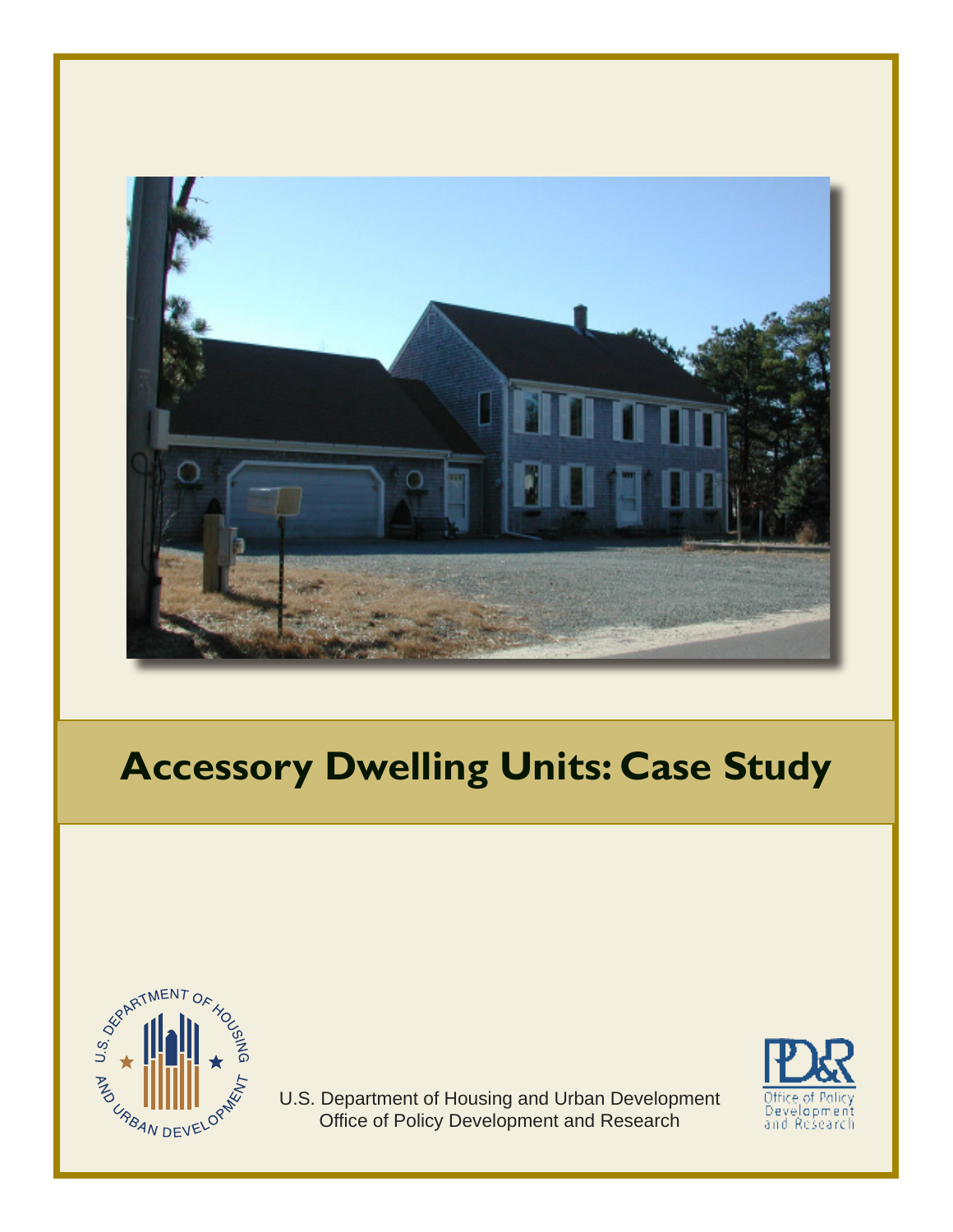Visit PD&R's website

# **www.huduser.org**

to find this report and others sponsored by HUD's Office of Policy Development and Research (PD&R). Other services of HUD USER, PD&R's Research Information Service, include listservs; special interest reports, bimonthly publications (best practices, significant studies from other sources); access to public use databases; hotline 1-800-245-2691 for help accessing the information you need.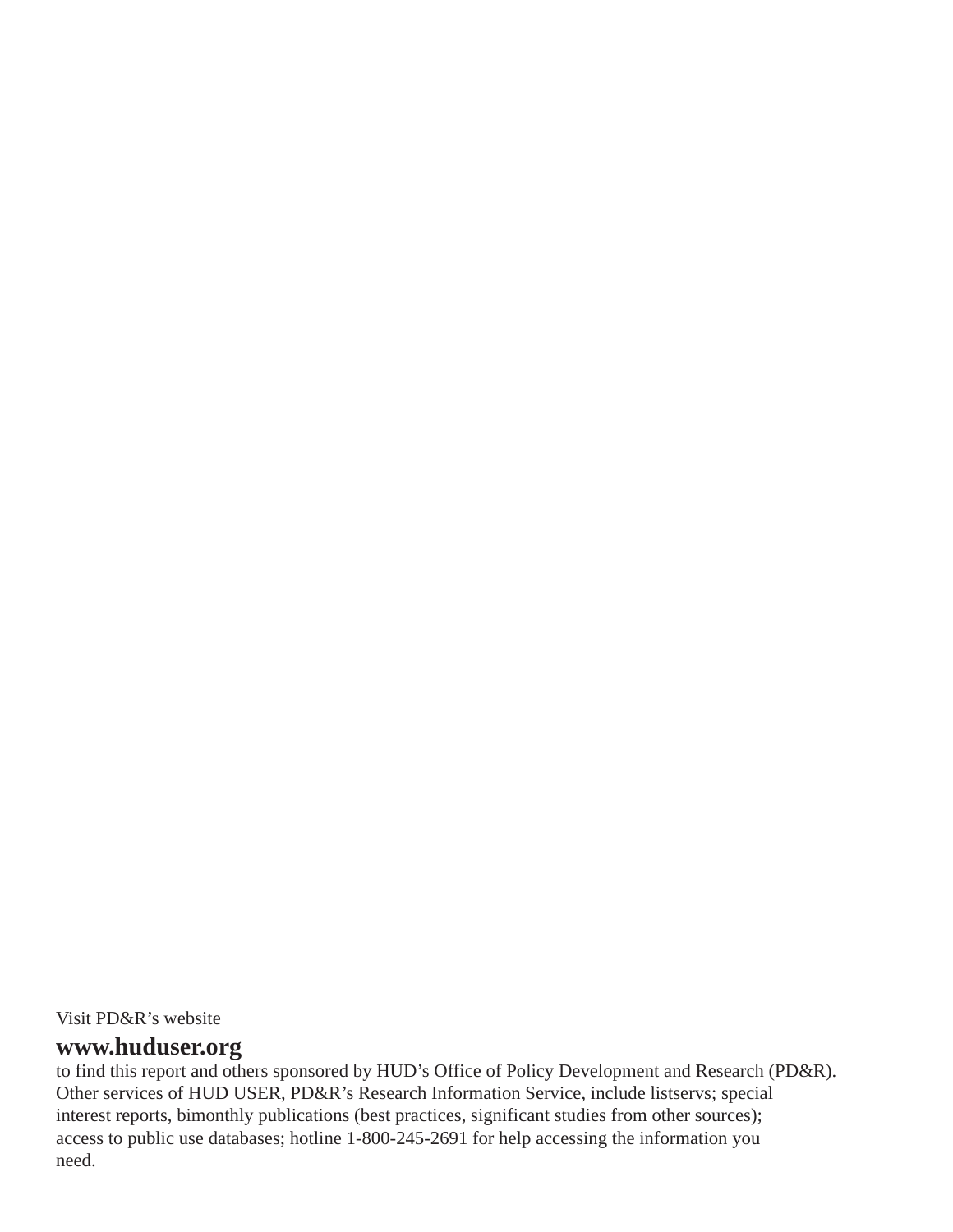# **Accessory Dwelling Units: Case Study**

Prepared for:

U.S. Department of Housing and Urban Development Office of Policy Development and Research

> Prepared by: Sage Computing, Inc. Reston, VA

> > June 2008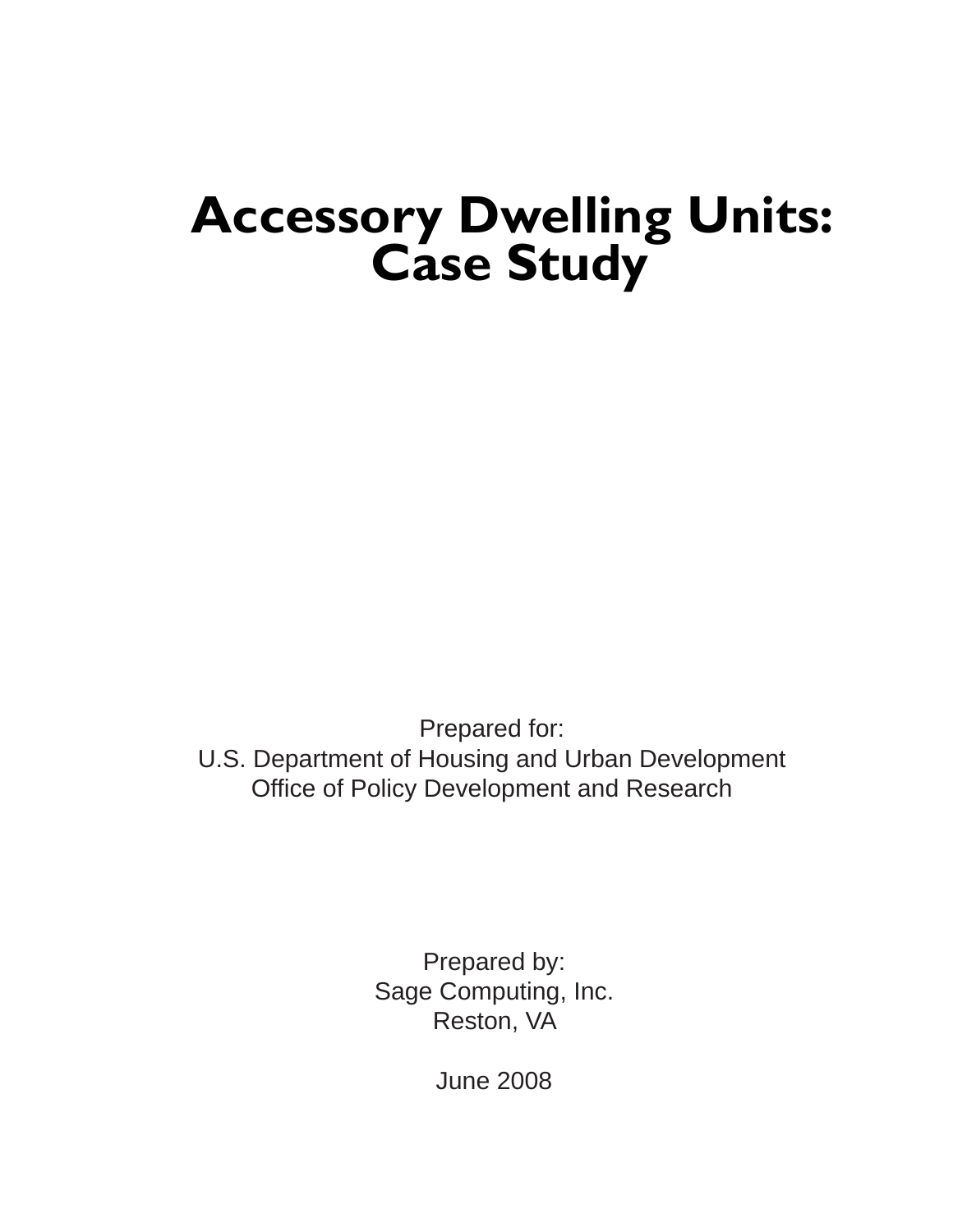The contents of this report are the views of the contractor and do not necessarily reflect the views or policies of the U.S. Department of Housing and Urban Development or the U.S. Government.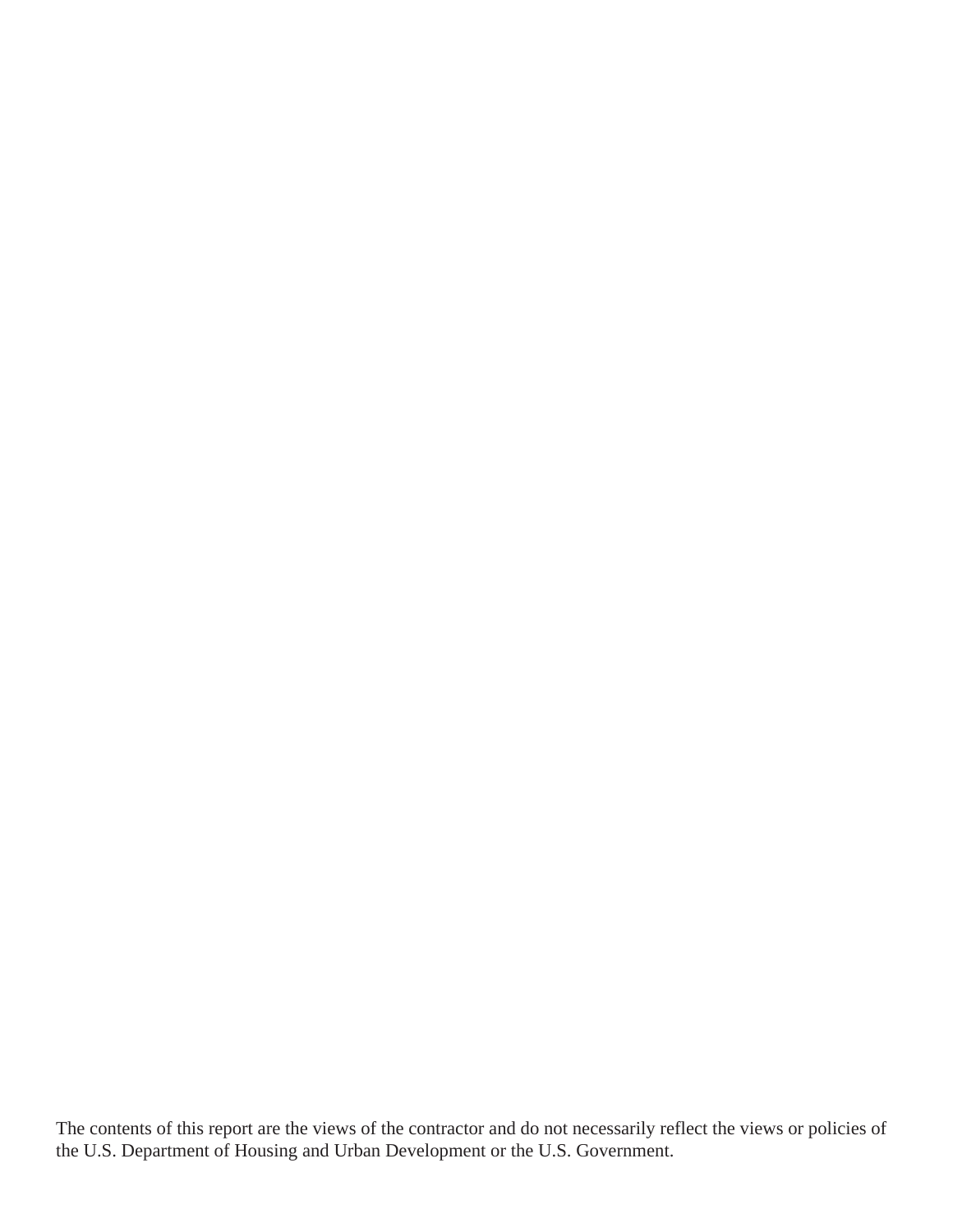# **Table of Contents**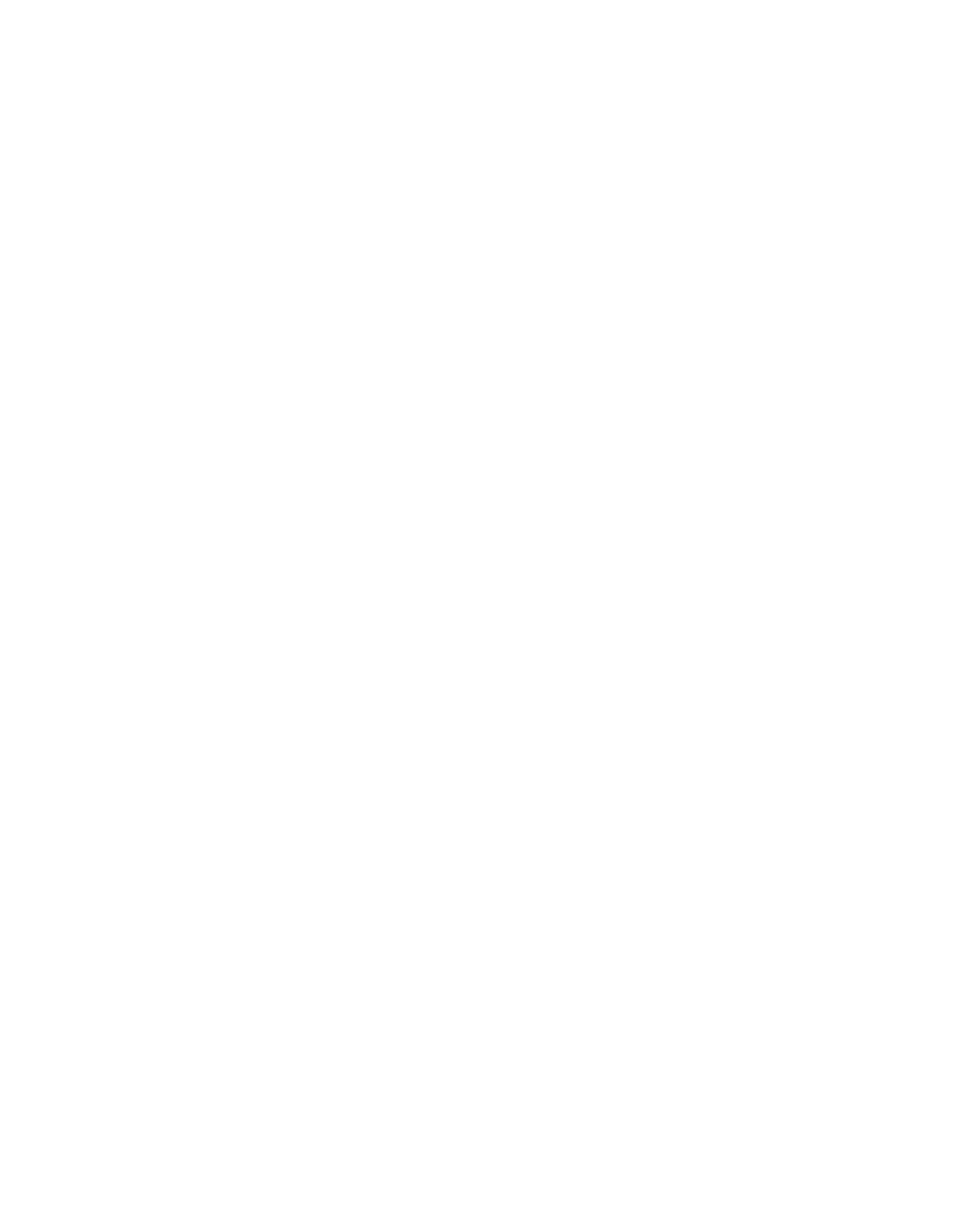# **Accessory Dwelling Units: Case Study**

# **Introduction**

 Accessory dwelling units (ADUs) — also referred to as accessory apartments, second units, or granny flats — are additional living quarters on single-family lots that room facilities, and can be either attached or detached the adoption of ordinances, with reduced regulatory restrictions to encourage ADUs, can be advantageous for communities. Following an explanation of the various types of ADUs and their benefits, this case study provides examples of municipalities with successful are independent of the primary dwelling unit. The separate living spaces are equipped with kitchen and bathfrom the main residence.<sup>1</sup> This case study explores how ADU legislation and programs.

# **History of ADUs**

 Development of accessory dwelling units can be traced back to the early twentieth century, when they were a common feature in single-family housing.<sup>2</sup> After World ing suburban population. Characterized by large lots opment conformed to Euclidean-type zoning codes, a system of land-use regulations that segregate districts War II, an increased demand for housing led to a boomand an emphasis on the nuclear family, suburban develaccording to use. $3$ 

 Suburbs continued to be a prevalent form of housing development throughout the 1950s and 1960s. The rapid growth of suburbs reinforced the high demand for lower-density development, and ultimately led most local jurisdictions to prohibit ADU construction. In spite tinued in communities where the existing housing stock was not meeting demand; San Francisco was one such enced a defense boom that created a high demand for workforce housing, resulting in a large number of of zoning restrictions, illegal construction of ADUs concommunity. During World War II, the Bay Area experiillegally constructed second units. By 1960, San Francisco

 housed between 20,000 to 30,000 secondary units, 90 percent of which were built illegally.4

 gestion, restrictive zoning, and the affordable housing shortage, community leaders began advocating a change from the sprawling development pattern of suburban design to a more traditional style of planning. Urban design movements, such as Smart Growth and New Urbanism, emerged in the 1990s to limit automobile ing inclusive communities that provide a wide range of ing planning practices to create housing development that is high density, transit-oriented, mixed-use, and In response to suburban sprawl, increased traffic condependency and improve the quality of life by creathousing choices. Both design theories focus on reformmixed-income through redevelopment and infill efforts.<sup>5</sup>

 In the late 1970s to the 1990s, some municipalities tion of accessory units. Many of these programs were opment of accessory dwelling units, there is a growing awareness and acceptance of ADUs as an inexpensive way to increase the affordable housing supply and adopted ADU programs to permit the use and construcnot very successful, as they lacked flexibility and scope. Although a number of communities still restrict develaddress illegal units already in existence.



Interior ADU – located in attic space Photo credit: Town of Barnstable, Massachusetts

<sup>1</sup> Municipal Research and Services Center of Washington, *Accessory Dwelling Units*, October 1995, http://www.mrsc.org/Publications/textadu. aspx#tenant.

<sup>2</sup> Transportation and Land Use Coalition, *Accessory Dwelling Units*, http://www.transcoalition.org/ia/acssdwel/01.html#body.

<sup>3</sup> Transportation Research Board, *The Costs of Sprawl Revisited,* 1998, http://onlinepubs.trb.org/onlinepubs/tcrp/tcrp\_rpt\_39-a.pdf.

<sup>&</sup>lt;sup>4</sup> San Francisco Planning and Urban Research Association, Secondary Units: A Painless Way to Increase the Supply of Housing, August 2001, http://www.spur.org/newsletters/0801.pdf.

<sup>&</sup>lt;sup>5</sup> New Urban News, The New Urbansim – An alternative to modern, automobile-oriented planning and development, July 2004, http://www.newurbannews.com/AboutNewUrbanism.html.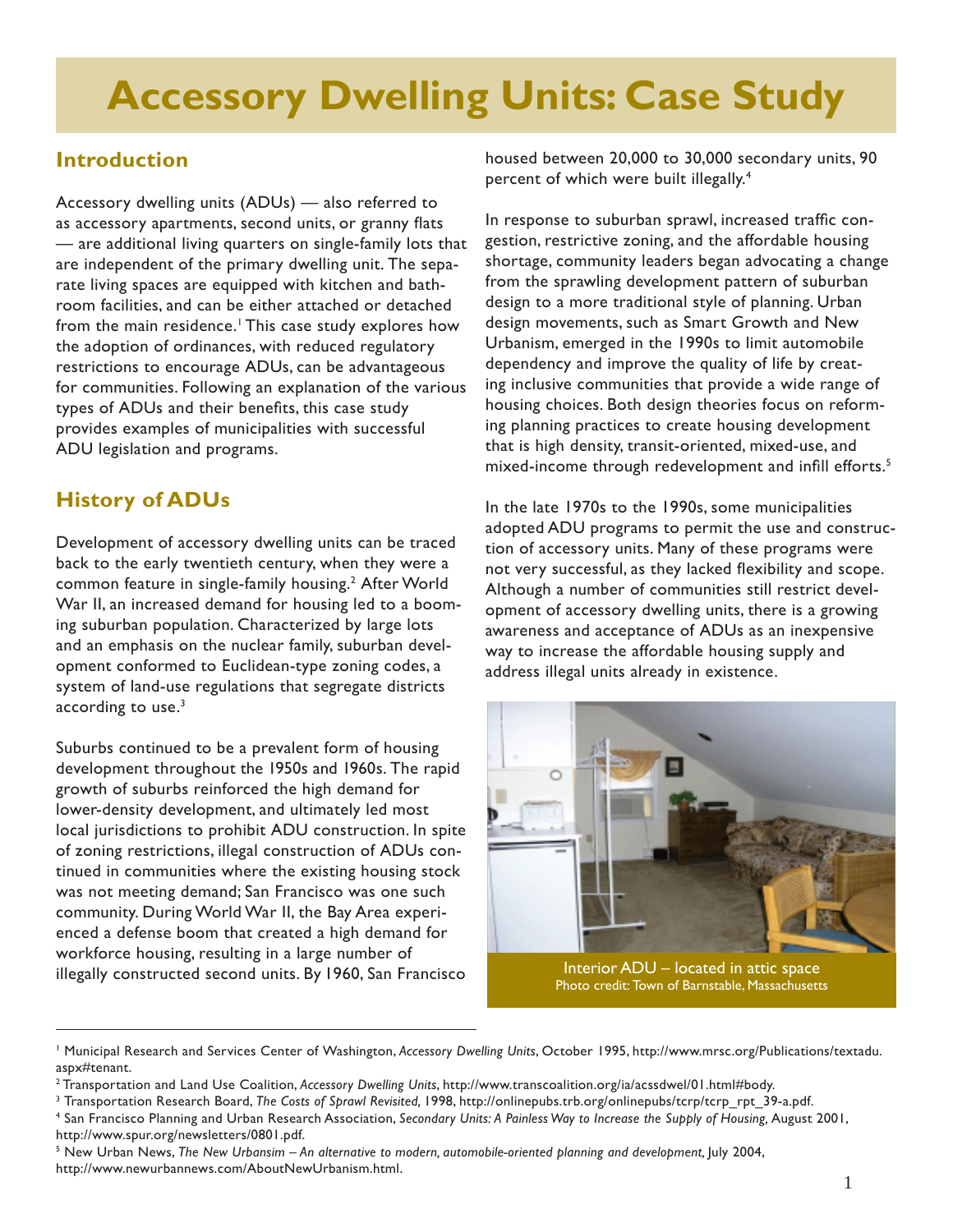# **Types of Accessory Dwelling Units**

 conversion of existing space, such as an attic or basement. Depending on their location relative to the primary dwelling unit, ADUs can be classified into three categories: interior, attached, and detached.<sup>6</sup> Interior ADUs are located within the primary dwelling, and are typically built through

Attached ADUs are living spaces that are added on to the primary dwelling. The additional unit can be located to the side or rear of the primary structure, but can also be constructed on top of an attached garage. Detached ADUs are structurally separate from the primary dwelling. They can be constructed over existing accessory structures, such as a detached garage, or they can be built as units that are separate from accessory and residential structures.

# **Benefits of Accessory Dwelling Units**

Accessory dwelling units offer a variety of benefits to communities. They help increase a community's housing supply, and since they cost less than a new single-family home on a separate lot, they are an affordable housing option for many low- and moderate-income residents.7 Elderly and/or disabled persons who may want to live close to family members or caregivers, empty nesters, and young adults just entering the workforce find ADUs convenient and affordable.<sup>8</sup> In addition to increasing the supply of affordable housing, ADUs benefit homeowners by providing extra income that can assist in mitigating increases in the cost of living.

that can significantly alter neighborhoods.<sup>9</sup> Accessory dwelling units have other advantages as well. They can be designed to blend in with the surrounding architecture, maintaining compatibility with established neighborhoods and preserving community character. Furthermore, there is no need to develop new infrastructure, since ADUs can be connected to the existing utilities of a primary dwelling. Allowing ADUs facilitates efficient use of existing housing stock, helps meet the demand for housing, and offers an alternative to major zoning changes



ADU attached to the side of a garage addition Illustration: RACESTUDIO and city of Santa Cruz



Photo credit: http://mass.gov



Illustration: RACESTUDIO and city of Santa Cruz

<sup>6</sup> Transportation and Land Use Coalition.

<sup>7</sup> Atlanta Regional Commission, *Accessory Dwelling Units*, August 2007, http://www.atlantaregional.com/documents/

Accessory\_Dwelling\_Units\_.pdf.

<sup>8</sup> Ibid.

<sup>9</sup> Municipal Research and Services Center of Washington.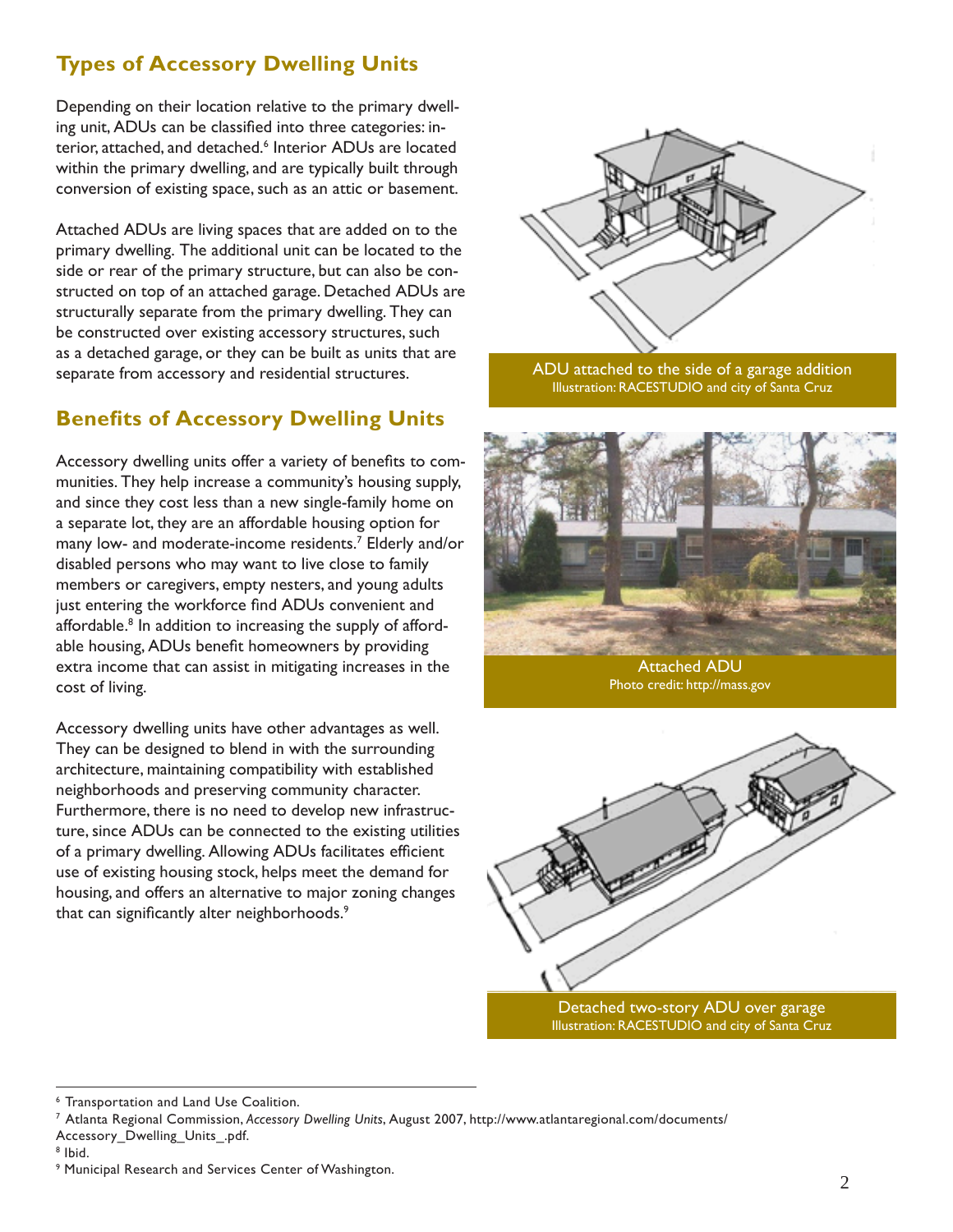# <span id="page-8-0"></span>**Examples of ADU Ordinances and Programs**

The following section of the case study provides an overview of ADU ordinances that have been adopted by five communities from across the nation. To gain a wider understanding of ADU programs in practice, the five communities have been chosen to represent a diverse range of geographic, demographic, and socioeconomic characteristics with different land use and growth control policies.

# **Lexington, Massachusetts**

Lexington, Massachusetts is an affluent historic town, located 11 miles northwest of Boston, with a population of 30,355.10 According to the town's 2002 Comprehensive Plan, Lexington has largely exhausted its vacant unprotected land supply and is a highly built-out suburb with less than 1,000 acres of land available for new development.<sup>11</sup> Approximately 18 percent of the households in Lexington are eligible for affordable housing of some sort, and with a median home sales price of over \$600,000, many residents are being priced out of the housing market.<sup>12</sup> This limited growth potential and strong demand for affordable housing has led to the adoption of accessory apartment programs. The town implemented its first accessory unit bylaw in 1983, resulting in the construction of 60 units. In February of 2005, Lexington amended its bylaws to improve the clarity and flexibility of its ADU program.<sup>13</sup> The town affirmed that the purpose of promoting ADUs is to increase the range of housing choices, encourage population diversity, and promote efficient use of the housing supply while maintaining the town's character.

The amended bylaws reduce or eliminate minimum lot size requirements, allow ADUs 'by-right' in homes built as recently as five years ago, and allow second units by special permit in new construction, or as apartments in accessory structures. The Lexington Zoning Code allows two ADUs per lot, provided the primary dwelling is connected to public water and sewer systems.<sup>14</sup> Provisions allow absentee ownership for two years under special circumstances. In addition, a minimum of one off-street parking space

must be provided for every accessory unit. The by-right accessory apartments must be located within the primary dwelling and are allowed on lots that are at least 10,000 square feet. The maximum gross floor area of a by-right accessory apartment is 1,000 square feet and the unit cannot have more than two bedrooms.<sup>15</sup>

Increased flexibility in the program has proven beneficial to Lexington in the development of ADUs. According to Aaron Henry, Senior Planner for Lexington, the town's Housing Partnership Board is launching an education and outreach campaign for their ADU program to raise public interest.

# **Santa Cruz, California**

Santa Cruz, California is a seaside city with a population of 54,600; it is one of the most expensive cities in the country in which to live. In 2006, the median price for a singlefamily home in Santa Cruz was \$746,000, which only 6.9 percent of the city residents could easily afford.<sup>16</sup> In spite of the high cost of living, the city continues to be a desirable destination on account of its scenic location and proximity to San Francisco and the Silicon Valley. The location of a campus of the University of California — the area's largest employer — also adds to the demand for housing in Santa Cruz.<sup>17</sup> Another contributing factor is the limited amount of land allowed for development within the city's



<sup>&</sup>lt;sup>10</sup> U.S. Census 2000, www.census.gov.

<sup>11</sup> Town of Lexington, *Comprehensive Plan,* 2002, http://ci.lexington.ma.us/Planning/CompPlan.htm.

<sup>12</sup> Town of Lexington, *Lexington Housing Strategy*, October 2007, http://ci.lexington.ma.us/Planning/Documents/ Housing%20Strategy%20(Oct%202007).pdf.

<sup>13</sup> The Massachusetts Smart Growth/Smart Energy Toolkit, *Accessory Dwelling Units (ADU) Suburban Case Study*, http://www.mass.gov/envir/ smart\_growth\_toolkit/pages/CS-adu-lexington.html.

<sup>&</sup>lt;sup>14</sup> See Appendix A.

<sup>&</sup>lt;sup>15</sup> Town of Lexington, http://ci.lexington.ma.us.

<sup>16</sup> City of Santa Cruz, http://www.ci.santa-cruz.ca.us.

<sup>17</sup> Fred Bernstein, *Granny Flats for Cool Grannies*, February 2005, http://www.fredbernstein.com/articles/display.asp?id=91.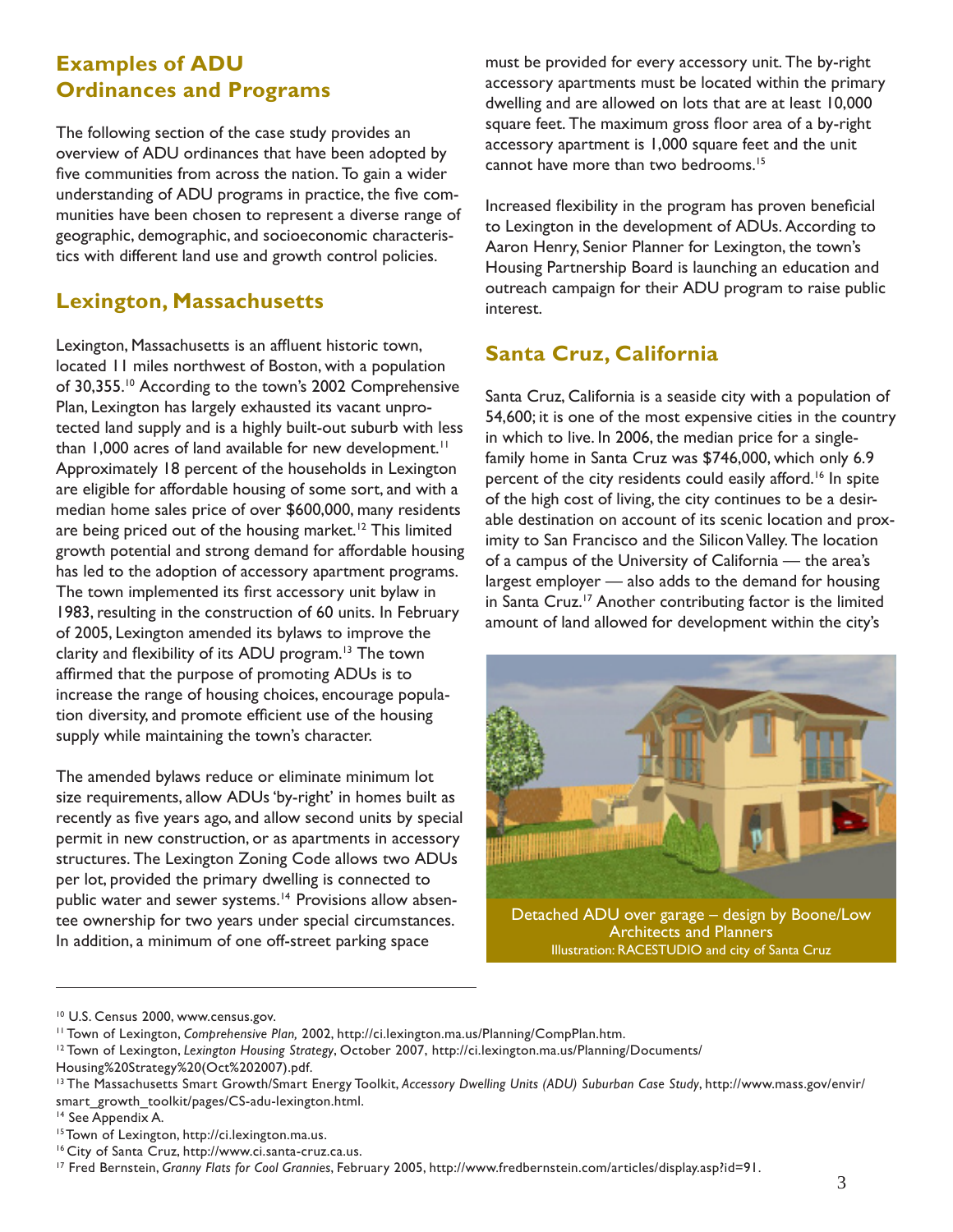greenbelt. In order to preserve the greenbelt while accommodating new growth, promoting public transportation, and increasing the supply of affordable housing, the city adopted a new ADU ordinance in 2003.



This ordinance sets forth regulations for the location, permit process, deed restrictions, zoning incentives, and design and development standards for ADUs. Accessory dwelling units are permitted in designated residential zones on lots that are at least 5,000 square feet in area. No more than one ADU per lot is allowed and the property owner must occupy the primary or accessory dwelling unit. ADUs that do not meet the permitting requirements stipulated in the ordinance must undergo a public hearing process. Development fees are waived for ADUs made available for low- and very-low-income households.<sup>18</sup>



In addition to the ordinance that regulates the development of ADUs, Santa Cruz has established an ADU development program with three major components: technical assistance, a wage subsidy and apprentice program, and an ADU loan program.<sup>19</sup> As part of the technical assistance program, the city published an ADU Plan Sets Book that contains design concepts developed by local and regional architects. Homeowners can select one of these designs and receive permits in an expedited manner. In addition, the city offers an ADU Manual, which provides homeowners with information on making their ADU architecturally compatible with their neighborhood, zoning regulations relevant to ADUs, and the permitting process.

Santa Cruz's ADU Development Program has won numerous awards and has been used as a model by other communities. According to Carol Berg, who is the housing and community development manager for the city, an average of 40 to 50 ADU permits have been approved every year since the start of the program. She attributes the program's success primarily to zoning changes that were adopted to facilitate development of ADUs, such as the elimination of covered parking requirements.

# **Portland, Oregon**

 all residential zones with relaxed development standards. With a population of approximately 530,000, Portland is the most populous city in the state of Oregon, and is noted for its strong land use control and growth management policies. Although Portland has had an ADU program in place for several years, ADU development was not effectively promoted until 1998, when the city amended its laws to relax the regulations governing ADUs.<sup>20</sup> The amendments eliminated the minimum square footage and owner-occupancy requirements. ADUs are now allowed in

Portland's regulations permit the construction of ADUs on lots with a single-family home, as long as they are smaller, supplementary to the primary residence, and no more than 800 square feet.<sup>21</sup> They can be created by conversion of an existing structure or by construction of a new building. An early assistance process is available to help with project development for ADUs created through the conversion of an existing structure. ADUs that meet all the standards are permitted by right and do not require a land use review. No additional parking is required for accessory

<sup>18</sup> See Appendix B.

<sup>20</sup> Barbara Sack, city of Portland.

<sup>19</sup> City of Santa Cruz, *Accessory Dwelling Unit Development Program*, http://www.ci.santa-cruz.ca.us.

<sup>&</sup>lt;sup>21</sup> See Appendix C.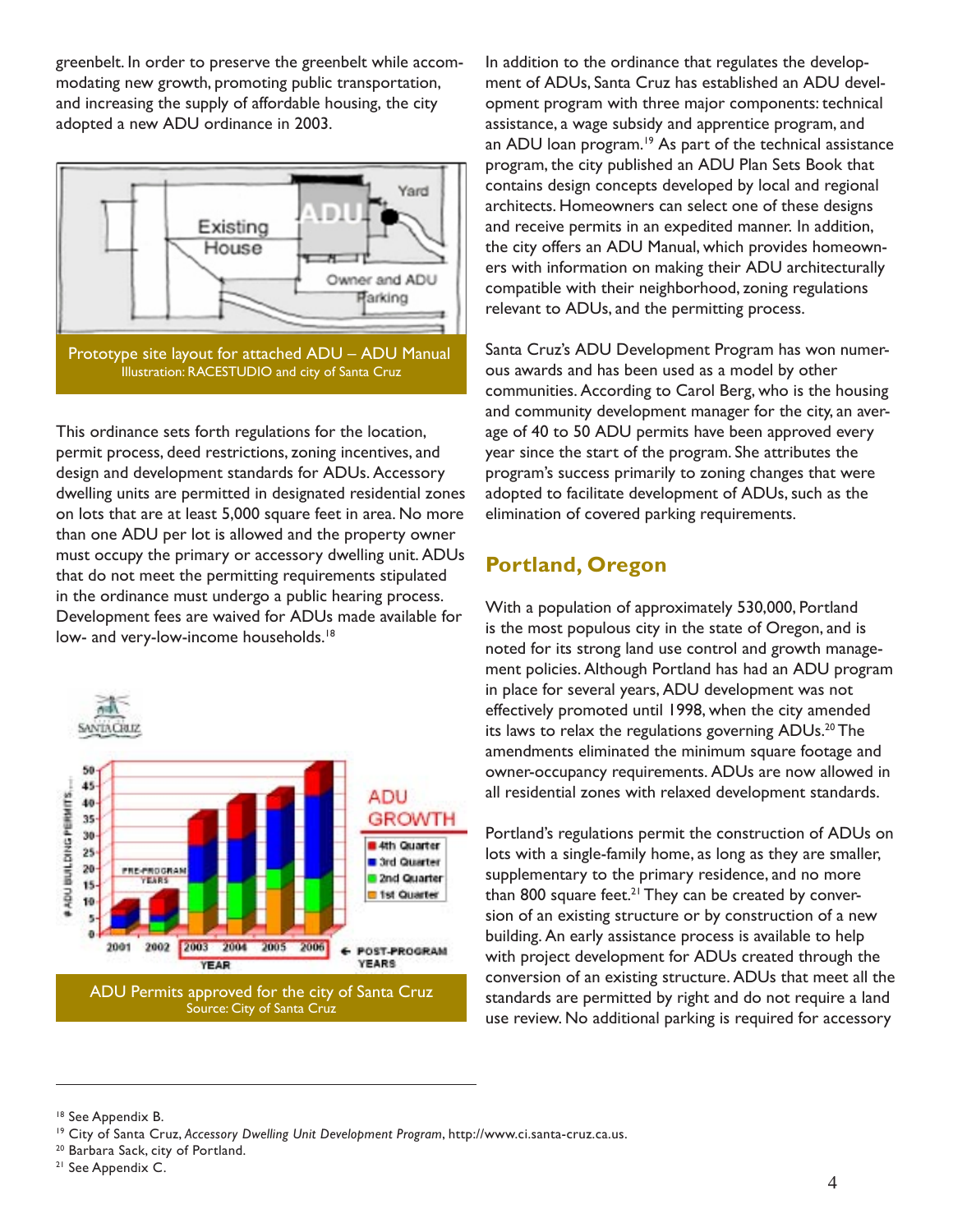units. Portland's ADU program guide outlines ways to bring existing nonconforming units into compliance.

The city considers ADUs to be more affordable than other housing types because of the efficiency of the units in using fewer resources and reducing housing costs. City planner Mark Bello notes that allowing more ADUs did increase the housing supply, and that city residents viewed ADUs positively and were satisfied with the changes made. He also added, "There were no significant negative issues that arose from liberalizing Portland's code."

# **Barnstable, Massachusetts**

With seven villages within its boundaries and a total population of 47,821, the town of Barnstable is the largest community in both land area and population on Cape Cod.22 Approved in November 2000, Barnstable's Accessory Affordable Apartment or Amnesty Program is a component of its Affordable Housing Plan.<sup>23</sup> The program guides creation of affordable units within existing detached structures or new affordable units within attached structures. Eligibility for the program is limited to single-family properties that are owner-occupied and multifamily properties that are legally permitted.

Barnstable's amnesty program is seen as a way to bring the high number of existing illegal ADUs into compliance with current requirements. In order to bring a unit into compliance, the property owner must agree to rent to low-income tenants — those earning 80 percent or less



ADU over detached garage Photo credit: Town of Barnstable



 of one year. The amnesty program offers fee waivers for of the area median income — with a minimum lease term inspection and monitoring of units and designates town staff to assist homeowners through the program's administrative process. The town can access Community Development Block Grant funds to reimburse homeowners for eligible costs associated with the rehabilitation or upgrade of an affordable ADU. Homeowners are also offered tax relief to offset the negative effects of deed restrictions that preserve the affordability of the units.<sup>24</sup>

Through its Amnesty Program, the town of Barnstable has successfully brought many of its illegal accessory units into compliance, with the added benefit of increasing the supply of affordable housing. Since the start of the program, Barnstable has approved 160 affordable ADUs. Beth Dillen, Special Projects Coordinator for the town's Growth Management Department, noted that "the ADU program has been very well received and there has been no neighborhood opposition." The program has been successful in converting existing illegal accessory apartments into codecompliant ADUs. According to Building Commissioner Tom Perry, "The benefit to this program is twofold. It is increasing the affordable housing supply and it also makes units, that before were unsafe and illegal, safe and legal."

# **Wellfleet, Massachusetts — Home of Oysters...and ADUs**

Wellfleet is located in Barnstable County, Massachusetts. Located on Cape Cod, Wellfleet is a tourist town with a

<sup>22</sup> U.S. Census 2000, www.census.gov.<br><sup>23</sup> See Appendix D.

<sup>24</sup> Town of Barnstable, *Accessory Affordable Apartment Program,* http://www.town.barnstable.ma.us/GrowthManagement/ CommunityDevelopment/AssessoryHousing/AAAP-BROCHURE\_rev041206.pdf.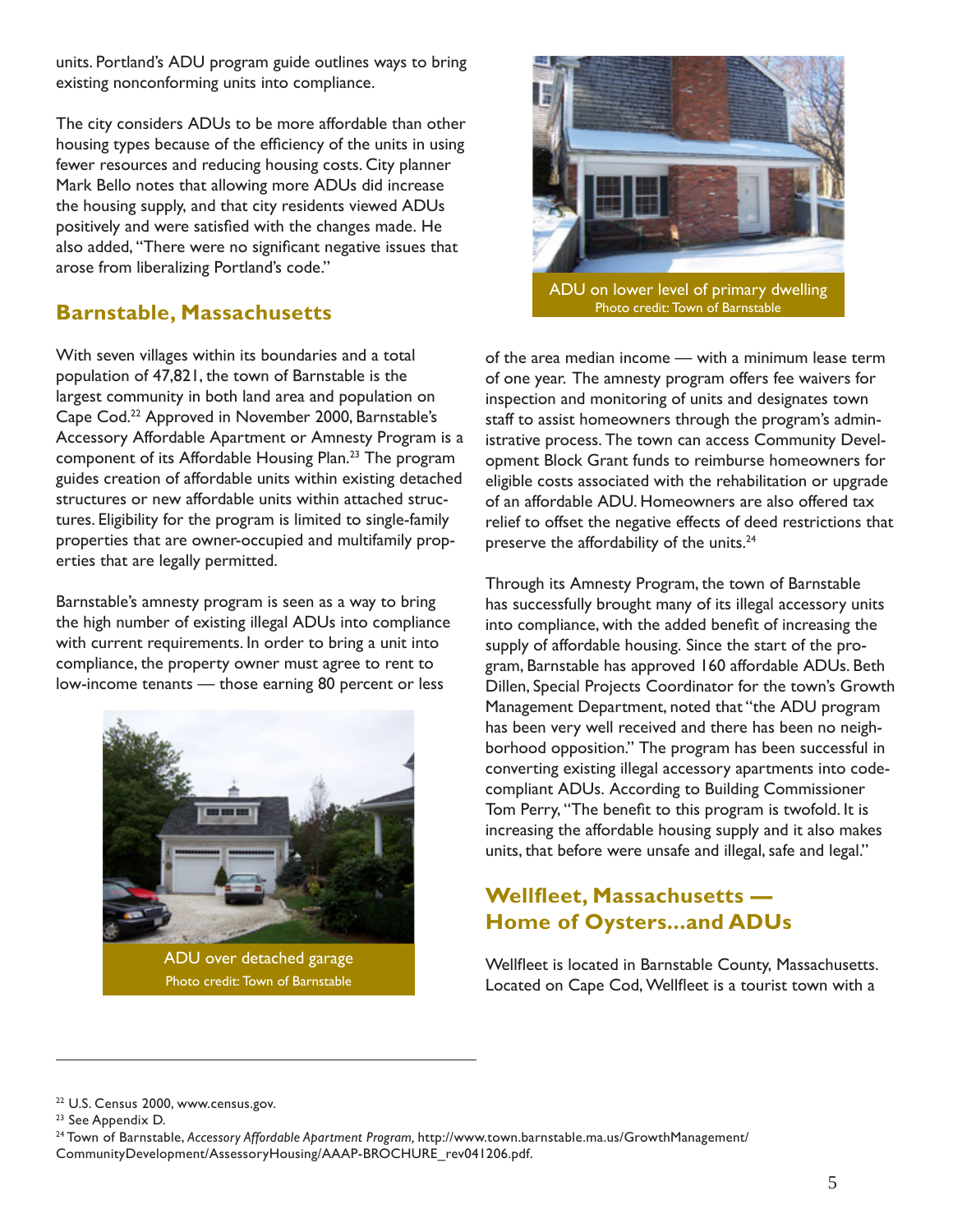affordable multifamily rental units.<sup>26</sup> year-round population of 3,500, which increases to 17,000 in the summer months. Sixty-one percent of the land area in Wellfleet is part of the Cape Cod National Seashore and about 70 percent of the entire land area is protected from development.<sup>25</sup> Wellfleet also has a growing concentration of elderly residents 65 years and older. A housing needs assessment study conducted by the town in 2006 recommended the adoption of an affordable ADU program to meet elderly housing needs and to increase the supply of



Interior ADU – Town of Wellfleet Photo credit: Town of Wellfleet

The affordable ADU bylaw for Wellfleet allows up to three ADUs per lot in any district, but requires approval of a special permit from the Zoning Board of Appeals. Secondary units may be within, attached to, or detached from a



primary structure, and may not be larger than 1,200 square feet. Homeowners with pre-existing attached and nonconforming accessory apartments may only make changes that increase the conformity of the structures.<sup>27</sup>

Unless the provisions are specifically waived, the construction of new ADUs must conform to all zoning bylaw provisions and the owner of the property must occupy either the ADU or the primary dwelling. Detached units must comply with all setback requirements. Owners are required to rent to low- or moderate-income households. Maximum rents follow the Fair Market Rental Guidelines published by HUD and the property owners must submit annual information on rents to be charged.

To encourage participation in the ADU program, Wellfleet has instituted a new affordable accessory dwelling unit loan program.28 The program offers interest-free loans for homeowners to develop affordable accessory units. The funds can also be used by homeowners to bring their ADU up to code. Wellfleet offers tax exemptions to homeowners on the portion of the property that is rented as an affordable unit. According to Nancy Vail, Assessor for the Town of Wellfleet, the combined tax savings for all ADU property owners totaled \$7,971.17 for fiscal year 2008. Sixteen units have been approved since the start of the program in November 2006.

# **Fauquier County, Virginia**

Fauquier County is a largely rural county located about 50 miles outside of Washington, D. C. Beginning in 1967, Fauquier County adopted strict zoning regulations to limit growth to nine defined areas as a means of preserving farmland and open space; in effect, establishing growth boundaries.<sup>29</sup> However, the county population is rapidly increasing. The 2006 U.S. Census population estimate for Fauquier County was 66,170, a 20 percent increase from 2000. A needs assessment study by the Fauquier County Affordable Housing Task Force found that between 2000 and 2006, the median housing price in Fauquier County increased 127 percent, while the median household income increased 21 percent. To accommodate its growing population, especially the need for workforce housing, the county encourages infill development within the nine defined areas, and is active in reducing barriers to affordable housing.

<sup>&</sup>lt;sup>25</sup> Town of Wellfleet, http://www.wellfleetma.org

<sup>26</sup> Town of Wellfleet, *Housing Needs Assessment,* 2006, http://www.wellfleetma.org/Public\_Documents/WellfleetMA\_LocalCompPlan/ Appendix8.pdf.

<sup>&</sup>lt;sup>27</sup> See Appendix E.

<sup>28</sup> Town of Wellfleet, *Affordable Accessory Dwelling Unit Program*, http://www.wellfleetma.org/Public\_Documents/WellfleetMA\_WebDocs/ AADU.pdf.

<sup>29</sup> Keith Schneider, *New Approaches to Shaping Community Futures,* March 1997, Michigan Land Use Institute, http://www.mlui.org/ growthmanagement/fullarticle.asp?fileid=3862.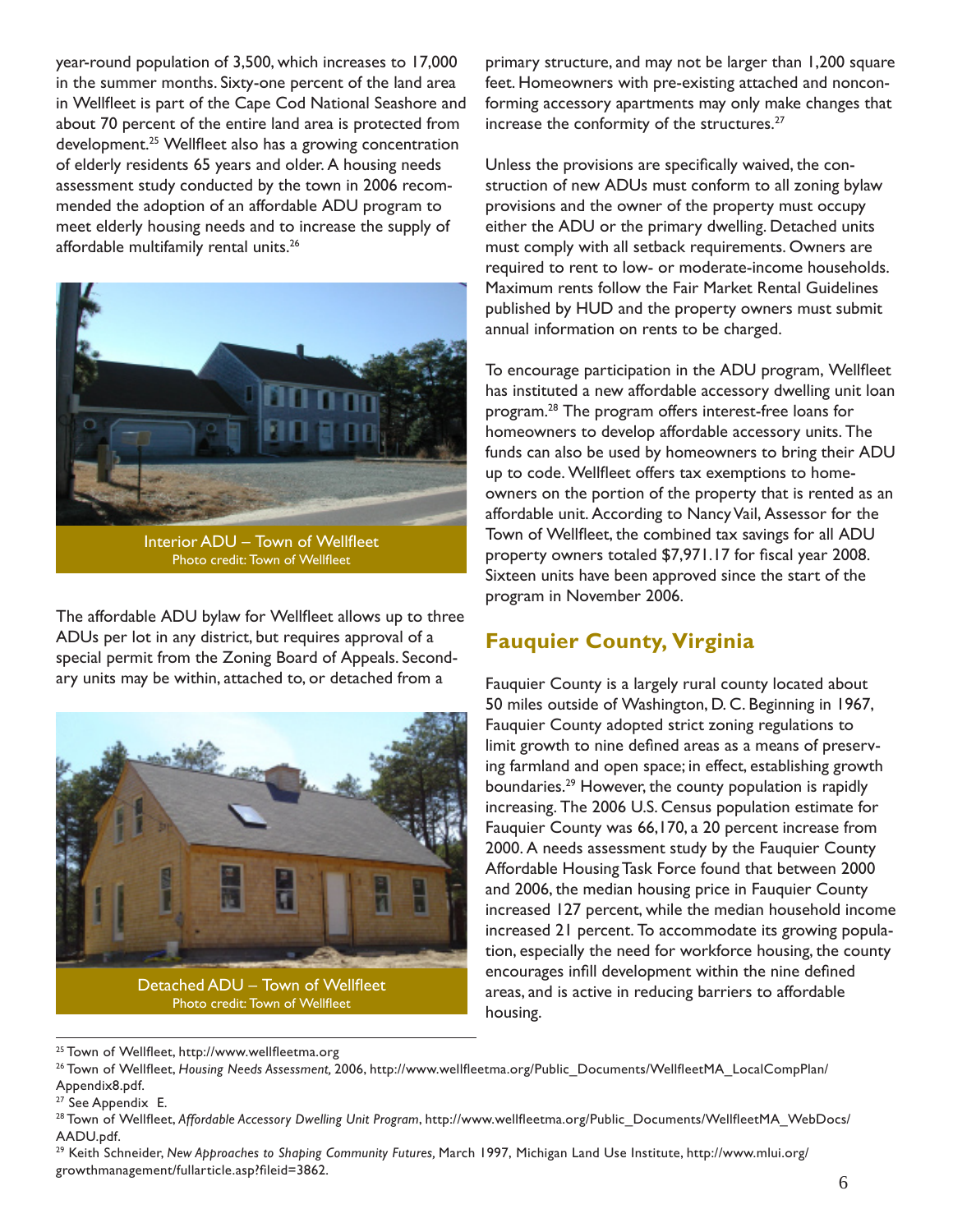<span id="page-12-0"></span>Fauquier County recognizes three different types of accessory units: family dwellings, efficiency apartments, and tenant houses.<sup>30</sup> Family dwelling units are detached accessory units constructed for use by the homeowner's family member(s); they must be occupied by no more than five people, at least one of them related to the owner. Family dwelling units may be as large as 1,400 square feet in size and are permitted in both rural and many residentially zoned areas. Efficiency apartments are alternatives to family dwelling units and are attached to either the primary residence or to an accessory structure, such as a garage. The size is limited to 600 square feet or 25 percent of the gross floor area of the main dwelling, whichever is greater. Efficiencies may not be occupied by more than two unrelated people and are allowed in rural and residential-zoned areas. Tenant houses are detached dwellings built on the property for the purpose of supporting agricultural land uses. At least one person occupying the tenant house must work on the property. Tenant houses have no size limits. They are allowed only on rurally zoned areas or properties of at least 50 acres, with one tenant house for every 50 acres of a property.

Development of ADUs in Fauquier County depends on the zoning, the size of the property, and availability of septic/sewer and water services. Each of the unit types is approved by the Fauquier Office of Zoning Permitting and Inspections, with a building permit, provided that the units meet zoning requirements. According to the county's zoning office, 155 accessory dwelling units and 37 efficiency apartments were permitted from 1997 to 2007.

### **Conclusion**

At the height of the suburbanization of the United States in the 1950s and 1960s, high-density development became undesirable. Instead, communities favored low-density development defined by large-lot single-family homes. Accessory apartments that were once a common feature in many homes were excluded from zoning ordinances. However, growing demand for affordable housing (coupled with the limited amount of land available for development in many communities) has led to changing attitudes about the use and development of accessory apartments. An

increasing number of communities across the nation are adopting flexible zoning codes within low-density areas in order to increase their affordable housing supply.

Communities find that allowing accessory dwelling units is advantageous in many ways. In addition to providing practical housing options for the elderly, disabled, empty nesters, and young workers, ADUs can provide additional rental income for homeowners. ADUs are smaller in size, do not require the extra expense of purchasing land, can be developed by converting existing structures, and do not require additional infrastructure. They are an inexpensive way for municipalities to increase their housing supply, while also increasing their property tax base. By providing affordable housing options for low- and moderate-income residents, communities can retain population groups that might otherwise be priced out of the housing market.

The examples provided in the previous section involve communities that have to rely on existing housing stock to meet rising demand, either due to lack of developable land or strict growth management regulations. Portland and Fauquier County have adopted ADU ordinances to increase housing supply within their growth boundaries. Communities that are built out or have limited available land benefit from allowing the development of accessory units, as in Lexington and Wellfleet. Barnstable's amnesty program shows how to successfully bring a large number of existing illegal accessory units into compliance. In addition to allowing ADUs in all residential zones, Santa Cruz has attracted interest in ADU development by publishing an ADU Manual and Plan Sets Book with seven prototype designs for accessory units.

A community can tailor ADU ordinances to suit its demographic, geographic, and socioeconomic characteristics. The communities discussed in this case study provide loan programs, tax incentives, streamlined permitting, and reduced development fees as part of their ADU programs. In order for an ADU program to succeed, it has to be flexible, uncomplicated, include fiscal incentives, and be supported by a public education campaign that increases awareness and generates community support.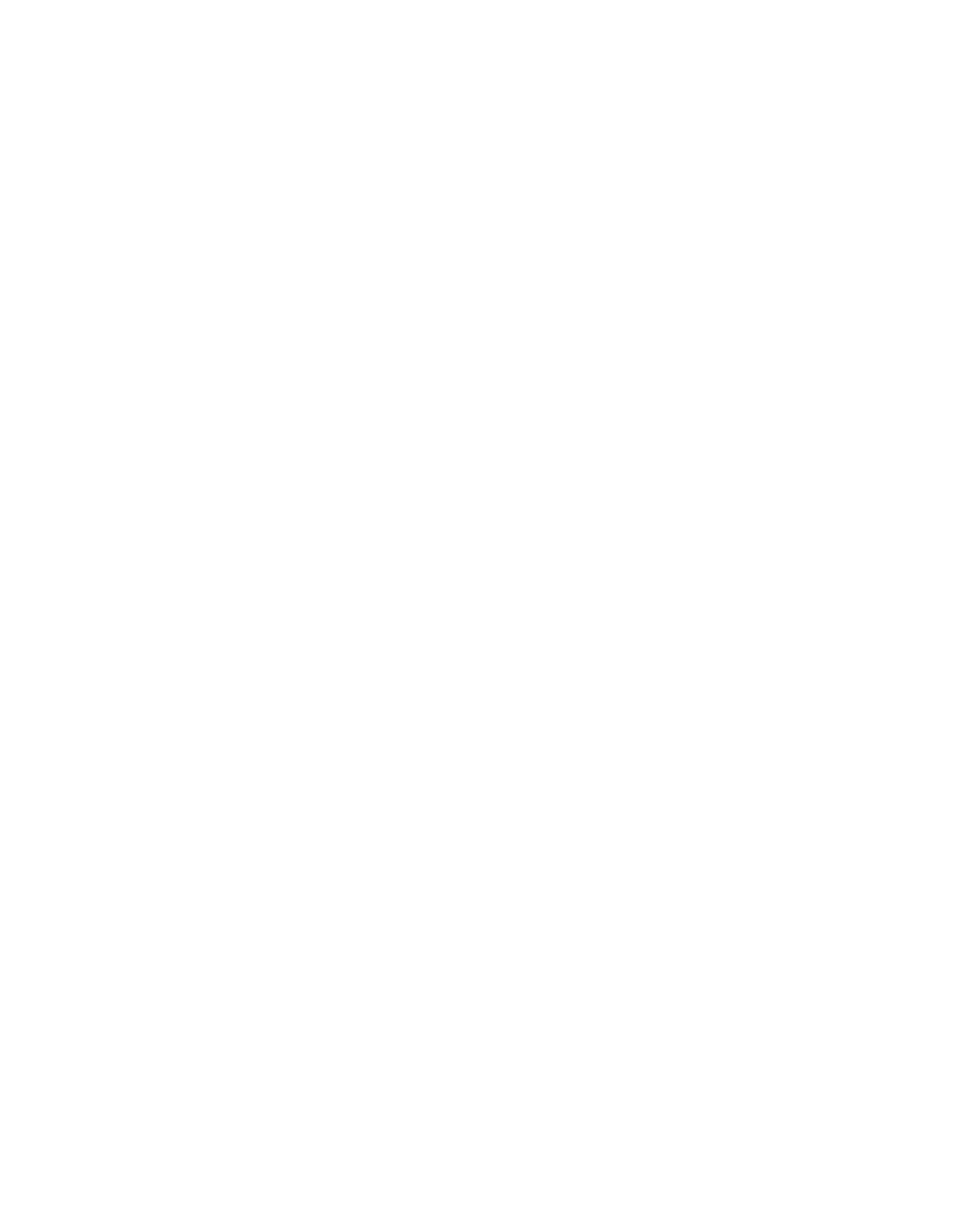# **Appendix A — Town of Lexington, Massachusetts, Article V, 135-19, Accessory Apartments**

#### **§ 135-19. Accessory apartments. [Amended 5-2-1988 ATM by Art. 41; 4-10-1989 ATM by Art. 41; 4-4-1990 ATM by Art. 36; 4-4-2005 ATM by Art. 10]**

An accessory apartment is a second dwelling subordinate in size to the principal dwelling unit on an owner-occupied lot, located in either the principal dwelling or an existing accessory structure. The apartment is constructed so as to maintain the appearance and essential character of a one-family dwelling and any existing accessory structures. Three categories of accessory apartments are permitted: by-right accessory apartments, which are permitted as of right, and special permit accessory apartments and accessory structure apartments, which may be allowed by a special permit.

- A. General objectives. The provision of accessory dwelling units in owner-occupied dwellings is intended to:
	- (1) Increase the number of small dwelling units available for rent in the Town;
	- (2) Increase the range of choice of housing accommodations;
	- (3) Encourage greater diversity of population with particular attention to young adults and senior citizens; and
	- (4) Encourage a more economic and energy-efficient use of the Town's housing supply while maintaining the appearance and character of the Town's single-family neighborhoods.
- B. Conditions and requirements applicable to all accessory apartments.
	- (1) General.
		- (a) There shall be no more than two dwelling units in a structure, and no more than two dwelling units on a lot.
		- (b) There shall be no boarders or lodgers within either dwelling unit.
		- (c) No structure that is not connected to the public water and sanitary sewer systems shall have an accessory apartment.
		- (d) The owner of the property on which the accessory apartment is to be created shall occupy one or the other of the dwelling units, except for temporary absences as provided in Subsection B (l) (e). For the purposes of this section, the "owner" shall be one or more individuals who constitute a family, who hold title directly or indirectly to the dwelling, and for whom the dwelling is the primary residence...
	- (2) Exterior appearance of a dwelling with an accessory apartment. The accessory apartment shall be designed so that the appearance of the structure maintains that of a one-family dwelling….
	- (3) Off-street parking. There shall be provided at least two off-street parking spaces for the principal dwelling unit and at least one off-street parking space for the accessory apartment….
- C. By-right accessory apartments shall be permitted so long as the requirements set forth in the §135-19B are satisfied and the following criteria in this section are met: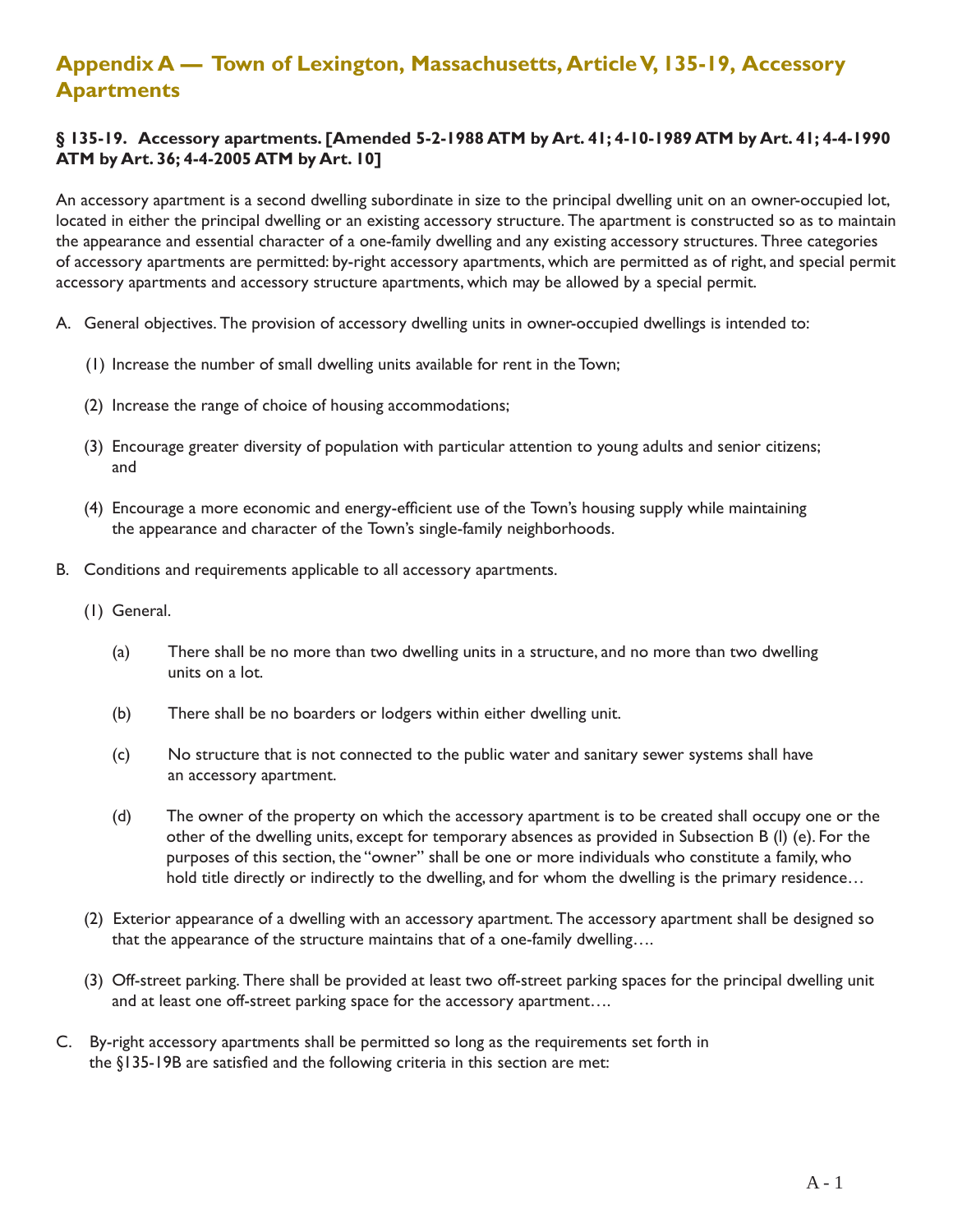- (1) The lot area shall be at least 10,000 square feet.
- (2) The apartment shall be located in the principal structure.
- (3) The maximum gross floor area of the by-right accessory apartment shall not exceed 1,000 square feet.
- (4) There shall not be more than two bedrooms in a by-right accessory apartment.
- (5) There shall be no enlargements or extensions of the dwelling in connection with any by-right accessory apartment except for minimal additions necessary to comply with building, safety or health codes, or for enclosure of an entryway, or for enclosure of a stairway to a second or third story.
- (6) The entire structure containing the by-right accessory apartment must have been in legal existence for a minimum of five years at the time of application for a by-right accessory apartment.
- D. Special permit accessory apartments. If a property owner cannot satisfy the criteria for by-right accessory apartments that are set forth in § 135-19C above, the property owner may apply for a special permit from the Board of Appeals….
- E. Accessory structure apartments. Notwithstanding any provisions of this Zoning By-Law that state an accessory apartment shall be located in a structure constructed as a detached one-family dwelling and the prohibition in  $\S$ 135-35D against having more than one dwelling on a lot, the Board of Appeals may grant a special permit as provided in § 135-16, Table 1, line 1.22C, to allow the construction of an accessory apartment in an existing accessory structure which is on the same lot in the RS, RT, KO, RM or CN District as an existing one-family dwelling provided:
	- (1) Lot area is at least 18,000 square feet if in the RS, RT, or CN District, at least 33,000 square feet if in the RO District, and at least 125,000 square feet if in the RM District;
	- (2) The structure containing the accessory structure apartment was in legal existence for a minimum of five years and had a minimum of 500 square feet of gross floor area as of five years prior to the time of application;
	- (3) The maximum gross floor area of the accessory structure apartment does not exceed 1,000 square feet. An addition to an accessory structure may be permitted, but no addition shall be allowed which increases the gross floor area of the structure to more than 1,000 square feet. The gross floor area for the accessory apartment shall not include floor area used for any other permitted accessory use. The accessory apartment cannot contain floor area that has been designed, intended or used for required off-street parking to serve the principal dwelling;…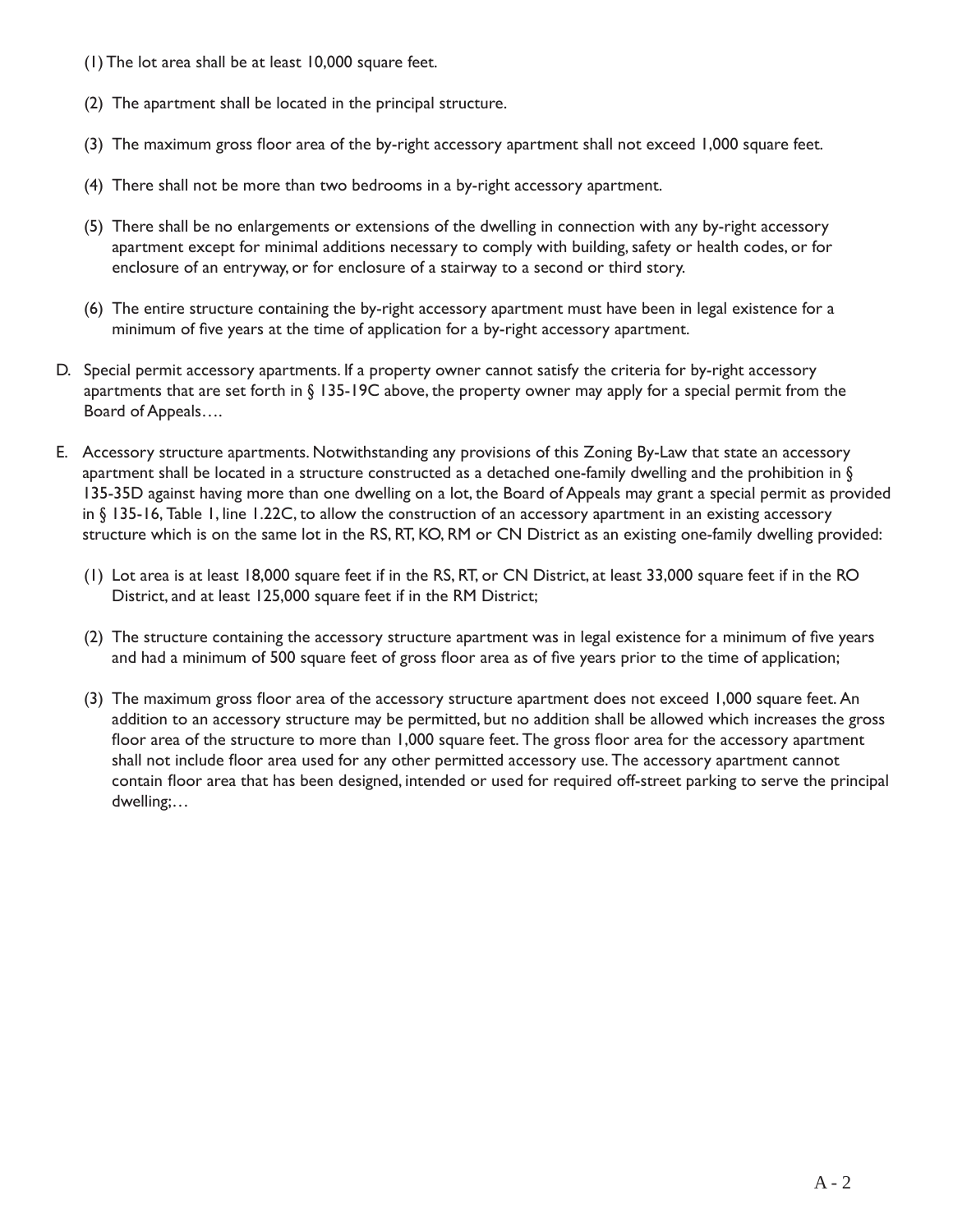# **Appendix B — City of Santa Cruz, California, Title 24, Zoning Ordinance, Chapter 24.16, Part 2: ADU Zoning Regulations**

#### **24.16.100 Purpose.**

The ordinance codified in this part provides for accessory dwelling units in certain areas and on lots developed or proposed to be developed with single-family dwellings. Such accessory dwellings are allowed because they can contribute needed housing to the community's housing stock. Thus, it is found that accessory units are a residential use which is consistent with the General Plan objectives and zoning regulations and which enhances housing opportunities that are compatible with single-family development…

#### **24.16.120 Locations Permitted.**

Accessory dwelling units are permitted in the following zones on lots of 5000 square feet or more…

#### **24.16.130 Permit Procedures.**

The following accessory dwelling units shall be principally permitted uses within the zoning districts specified in Section 24.16.120 and subject to the development standards in Section 24.16.160.

- 1. Any accessory dwelling unit meeting the same development standards as permitted for the main building in the zoning district, whether attached or detached from the main dwelling.
- 2. Any single story accessory dwelling unit.

Any accessory dwelling unit not meeting the requirements above shall be conditionally permitted uses within the zoning districts specified in Section 24.16.120 and shall be permitted by administrative use permit at a public hearing before the zoning administrator, subject to the findings per Section 24.16.150 and the development standards in Section 24.16.160…

#### **24.16.160 Design and Development Standards.**

All accessory dwelling units must conform to the following standards:

- 1. Parking. One parking space shall be provided on-site for each studio and one bedroom accessory unit. Two parking spaces shall be provided on site for each two bedroom accessory unit. Parking for the accessory unit is in addition to the required parking for the primary residence. (See Section 24.16.180 for parking incentives.)
- 2. Unit Size. The floor area for accessory units shall not exceed five hundred square feet for lots between 5000 and 7500 square feet. If a lot exceeds 7500 square feet, an accessory unit may be up to 640 square feet and, for lots in excess of 10,000 square feet, a unit may be up to 800 square feet. In no case may any combination of buildings occupy more than thirty percent of the required rear yard for the district in which it is located, except for units which face an alley, as noted below. Accessory units that utilize alternative green construction methods that cause the exterior wall thickness to be greater than normal shall have the unit square footage size measured similar to the interior square footage of a traditional frame house.
- 3. Existing Development on Lot. A single-family dwelling exists on the lot or will be constructed in conjunction with the accessory unit.
- 4. Number of Accessory Units Per Parcel. Only one accessory dwelling unit shall be allowed for each parcel...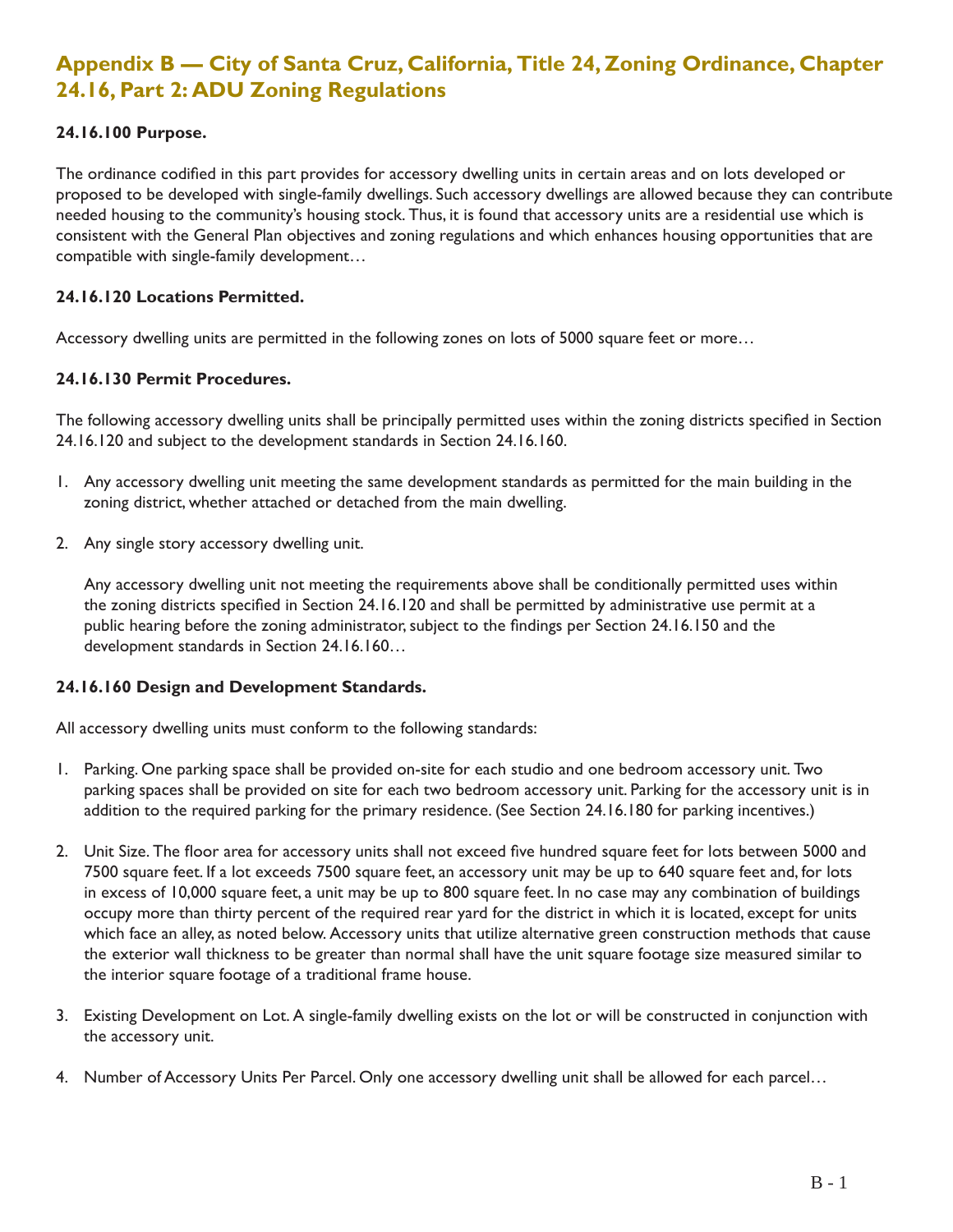#### **24.16.170 Deed Restrictions.**

Before obtaining a building permit for an accessory dwelling unit the property owner shall file with the county recorder a declaration of restrictions containing a reference to the deed under which the property was acquired by the present owner and stating that:

- 1. The accessory unit shall not be sold separately.
- 2. The unit is restricted to the approved size.
- 3. The use permit for the accessory unit shall be in effect only so long as either the main residence, or the accessory unit, is occupied by the owner of record as the principal residence…

#### **26.16.180 Zoning Incentives.**

The following incentives are to encourage construction of accessory dwelling units.

- established by the city, may have development fees waived per Part 4 of Chapter 24.16 of the Zoning Ordinance... 1. Affordability Requirements for Fee Waivers. Accessory units proposed to be rented at affordable rents as
- 2. Covered Parking. The covered parking requirement for the primary residence shall not apply if an accessory dwelling unit is provided…

#### **24.16.300 Units Eligible for Fee Waivers.**

Developments involving residential units affordable to low or very-low income households may apply for a waiver of the following development fees:

- 1. Sewer and water connection fees for units affordable to low and very low income households.
- 2. Planning application and planning plan check fees for projects that are one hundred percent affordable to low and very-low income households.
- 3. Building permit and plan check fees for units affordable to very-low income households.
- 4. Park land and open space dedication in-lieu fee for units affordable to very low income households.
- 5. Parking deficiency fee for units affordable to very-low income households.

6. Fire fees for those units affordable to very-low income households. (Ord. 93-51 § 6, 1993).

#### **24.16.310 Procedure for Waiver of Fees.**

A fee waiver supplemental application shall be submitted at the time an application for a project with affordable units is submitted to the city. (Ord. 93-51 § 6, 1993)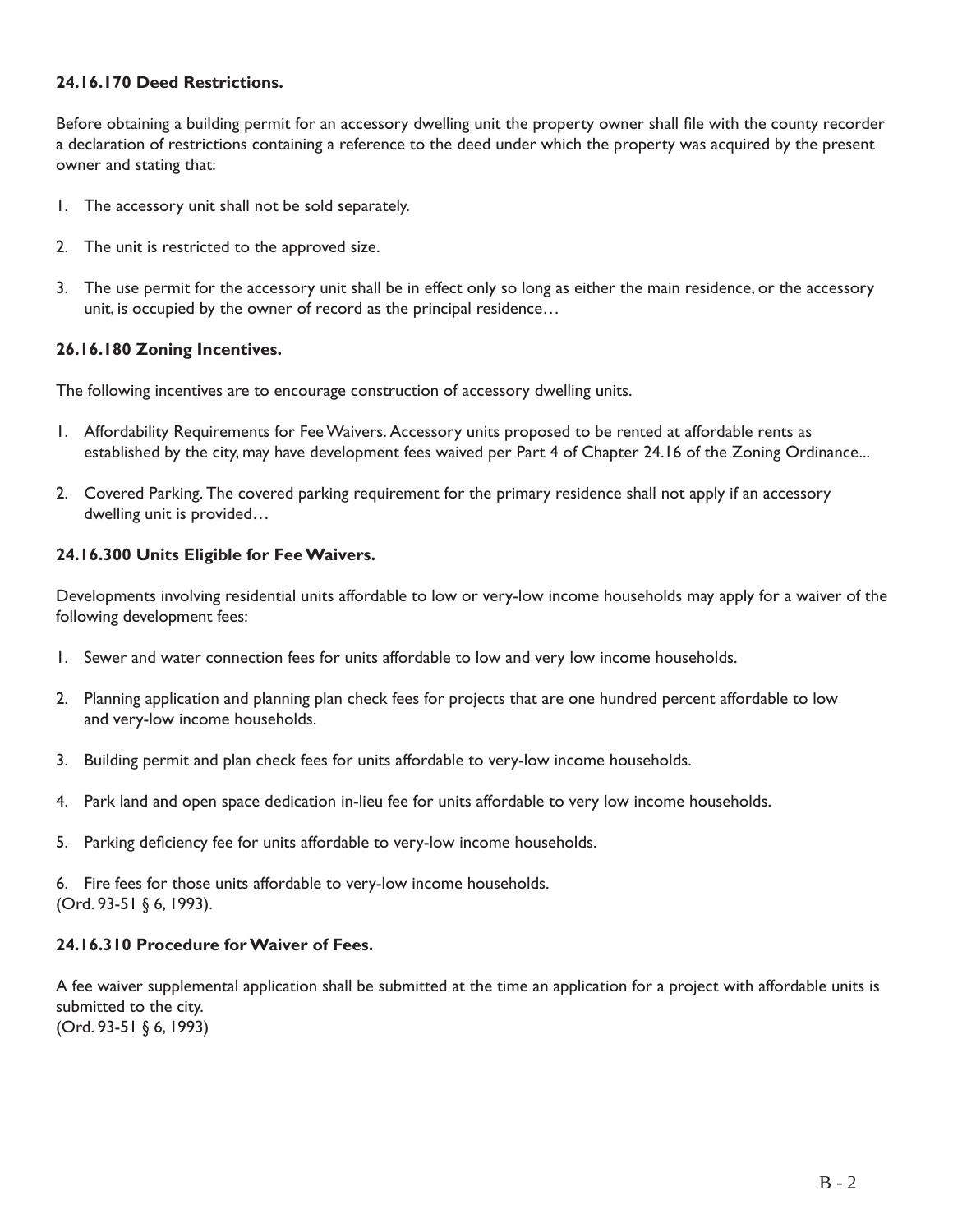# **Appendix C — City of Portland, Oregon, Title 33, Chapter 33.205: Accessory Dwelling Units**

#### **333.205.010 Purpose**

Accessory dwelling units are allowed in certain situations to:

- Create new housing units while respecting the look and scale of single-dwelling development;
- Increase the housing stock of existing neighborhoods in a manner that is less intense than alternatives;
- Allow more efficient use of existing housing stock and infrastructure;
- Provide a mix of housing that responds to changing family needs and smaller households;
- Provide a means for residents, particularly seniors, single parents, and families with grown children, to remain in their homes and neighborhoods, and obtain extra income, security, companionship and services; and
- Provide a broader range of accessible and more affordable housing.

#### **33.205.020 Where These Regulations Apply**

An accessory dwelling unit may be added to a house, attached house, or manufactured home in an R zone, except for attached houses in the R20 through R5 zones that were built using the regulations of 33.110.240.E, Duplexes and Attached Houses on Corners.

#### **33.205.030 Design Standards...**

- **C. Requirements for all accessory dwelling units.** All accessory dwelling units must meet the following:
	- 1. Creation. An accessory dwelling unit may only be created through the following methods:
		- a. Converting existing living area, attic, basement or garage;
		- b. Adding floor area;
		- c. Constructing a detached accessory dwelling unit on a site with an existing house, attached house, or manufactured home; or
		- d. Constructing a new house, attached house, or manufactured home with an internal or detached accessory dwelling unit.
	- 2. Number of residents. The total number of individuals that reside in both units may not exceed the number that is allowed for a household…
	- 5. Parking. No additional parking is required for the accessory dwelling unit. Existing required parking for the house, attached house, or manufactured home must be maintained or replaced on-site.
	- 6. Maximum size. The size of the accessory dwelling unit may be no more than 33% of the living area of the house, attached house, or manufactured home or 800 square feet, whichever is less…
- **D.** Additional requirements for detached accessory dwelling units. Detached accessory dwelling units must meet the following.
	- 1. Setbacks. The accessory dwelling unit must be at least: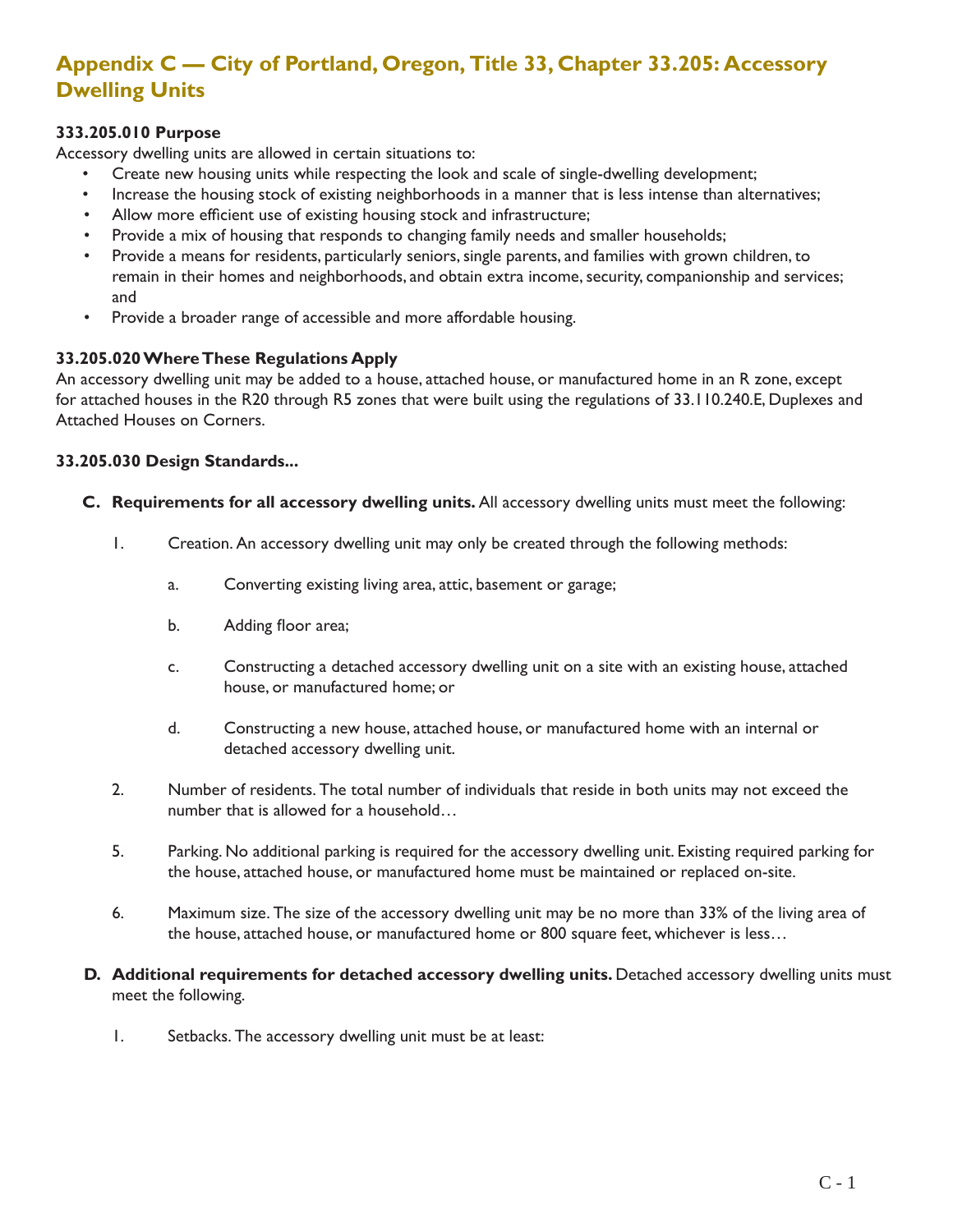- a. 60 feet from the front lot line; or
- b. 6 feet behind the house, attached house, or manufactured home.
- 2. Height. The maximum height allowed for a detached accessory dwelling unit is 18 feet.
- 3. Bulk limitation. The building coverage for the detached accessory dwelling unit may not be larger than the building coverage of the house, attached house, or manufactured home. The combined building coverage of all detached accessory structures may not exceed 15 percent of the total area of the site…

#### **33.205.040 Density**

In the single-dwelling zones, accessory dwelling units are not included in the minimum or maximum density calculations for a site. In all other zones, accessory dwelling units are included in the minimum density calculations, but are not included in the maximum density calculations.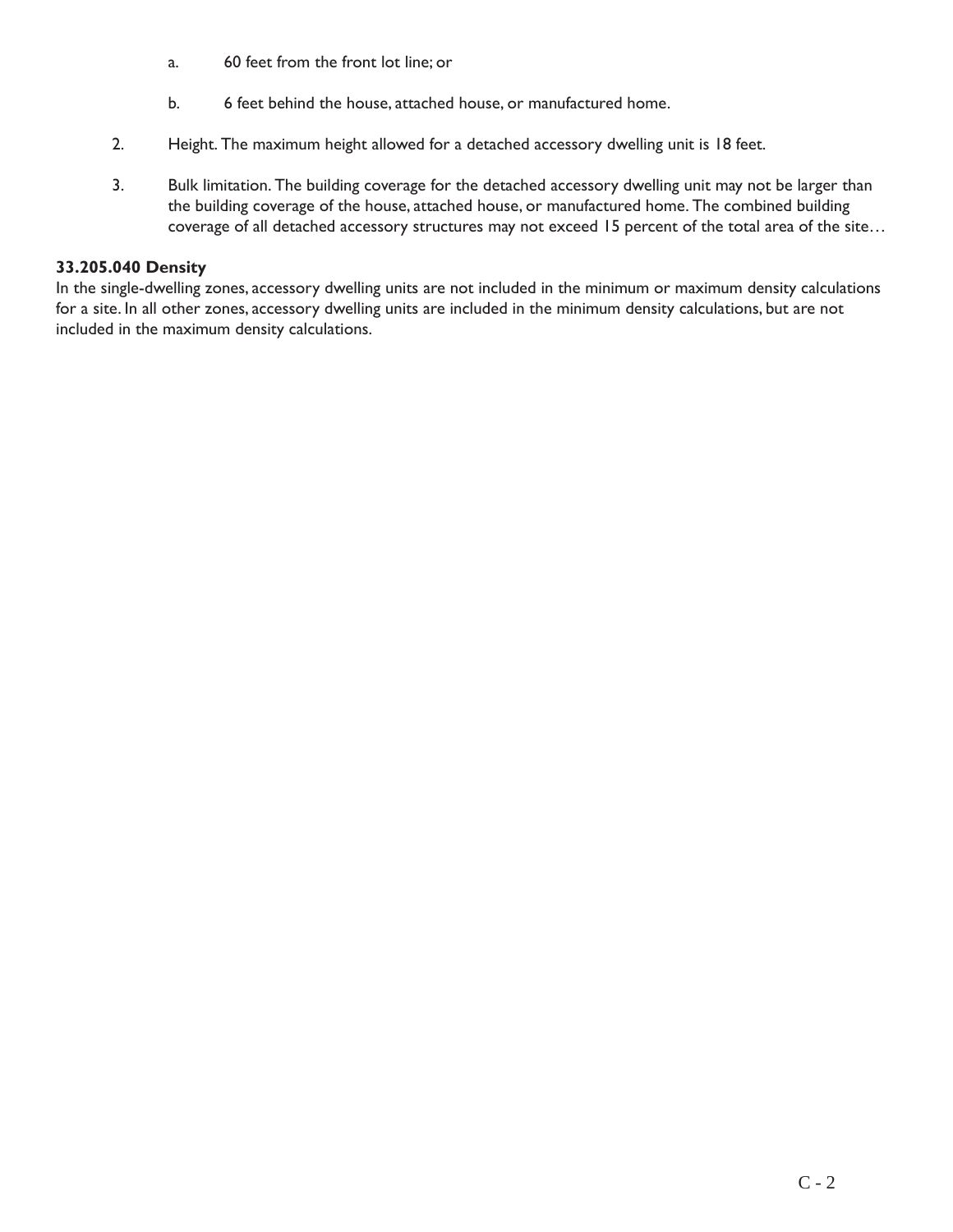# **Appendix D — Town of Barnstable, Massachusetts, Chapter 9, Article II - Accessory Apartments and Apartment Units**

#### **§ 9-12. Intent and purpose.**

- A. The intent of this article is to provide an opportunity to bring into compliance many of the currently unpermitted accessory apartments and apartment units in the Town of Barnstable, as well as to allow the construction of new dwelling units accessory to existing single-family homes to create additional affordable housing.
- B. This article recognizes that although unpermitted and unlawfully occupied, these dwelling units are filling a market demand for housing at rental costs typically below that of units which are and have been lawfully constructed and occupied.
- C. It is in the public interest and in concert with its obligations under state law, for the Town of Barnstable to offer a means by which so-called unpermitted and illegal dwelling units can achieve lawful status, but only in the manner described below.
- D. It is the position of the Town of Barnstable that the most appropriate mechanism for allowing for the conversion of unlawful dwelling units to lawful units is found in MGL c. 40B, §§ 20 to 23, the so-called "Comprehensive Permit" program. This provision of state law encourages the development of low- and moderate-income rental and owner-occupied housing and provides a means for the Board of Appeals to remove local barriers to the creation of affordable housing units. These barriers include any local regulation such as zoning and general ordinances that may be an impediment to affordable housing development.
- E. The Local Comprehensive Plan states that the Town should commit appropriate resources to support affordable housing initiatives. Under this article, the Town commits the following resources to support this affordable housing initiative:
	- (1) Waiver of fees for the inspection and monitoring of the properties identified under this article;
	- (2) Designation of Town staff to assist the property owner in navigating through the process established under this article;
	- (3) To the extent allowable by law, the negative effect entailed by the deed restriction involved will be reflected in the property tax assessment; and
	- (4) To assist property owners in locating available municipal, state and federal funds for rehabilitating and upgrading the properties identified under this article.
- F. The Local Comprehensive Plan supports, in conjunction with a variety of other strategies, the conversion of existing structures for use as affordable housing…

#### **§ 9-14.Amnesty program.**

Recognizing that the success of this article depends, in part, on the admission by real property owners that their property may be in violation of the Zoning Ordinances of the Town, Editor's Note: See Ch. 240, Zoning. the Town hereby establishes the following amnesty program:

- A. The threshold criteria for units being considered as units potentially eligible for the amnesty program are:
	- (1) Real property containing a dwelling unit or dwelling units for which there does not exist a validly issued variance, special permit or building permit, does not qualify as a lawful, nonconforming use or structure, for any or all the units, and that was in existence on a lot of record within the Town as of January 1, 2000; or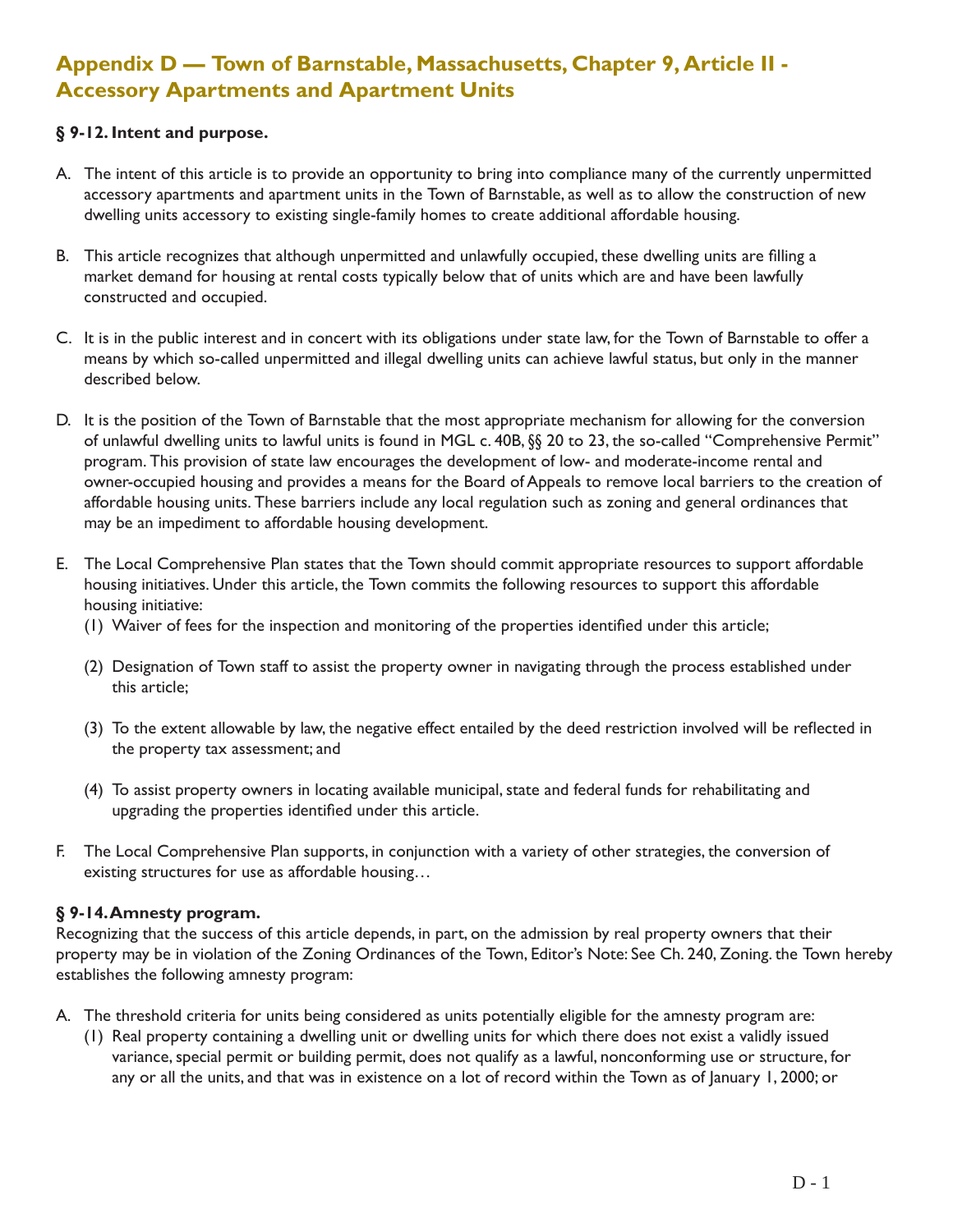- (2) Real property containing a dwelling unit or dwelling units which were in existence as of January 1, 2000, and which have been cited by the Building Department as being in violation of the Zoning Ordinance; and...
- B. The procedure for qualifying units that meet the threshold criteria for the amnesty program is as follows:
	- (1) The unit or units must either be a single unit accessory to an owner occupied single-family dwelling or one or more units in a multifamily dwelling where there exists a legal multifamily use but one or more units are currently unpermitted;
	- (2) The unit(s) must receive a site approval letter under the Town's local Chapter 40B program;
	- (3) The property owner must agree that if s/he receives a comprehensive permit, the unit or units for which amnesty is sought will be rented to a person or family whose income is 80% or less of the area median income (AMI) of Barnstable-Yarmouth Metropolitan Statistical Area (MSA) and shall further agree that rent (including utilities) shall not exceed the rents established by the Department of Housing and Urban Development (HUD) for a household whose income is 80% or less of the median income of Barnstable-Yarmouth Metropolitan Statistical Area. In the event that utilities are separately metered, the utility allowance established by the Barnstable Housing Authority shall be deducted from HUD's rent level.
	- (4) The property owner must agree, that if s/he receives a comprehensive permit, that s/he will execute a deed restriction for the unit or units for which amnesty is sought, prepared by the Town of Barnstable, which runs with the property so as to be binding on and enforceable against any person claiming an interest in the property and which restricts the use of one or more units as rental units to a person or family whose income is 80% or less of the median income of Barnstable-Yarmouth Metropolitan Statistical Area (MSA)…

#### **§ 9-15. New units accessory to single-family owner-occupied dwellings.**

For a proposed new unit to be eligible for consideration under the local chapter 40B program, it must be a single unit, accessory to an owner-occupied single-family dwelling, to be located within or attached to an existing residential structure or within an existing building located on the same lot as said residential structure and comply with the following:

A. The unit(s) must receive a site approval letter under the Town's local Chapter 40B program;

- rented to a person or family whose income is 80% or less of the area median income (AMI) of Barnstableexceed the rents established by the Department of Housing and Urban Development (HUD) for a household exceed the rents established by the Department of Housing and Urban Development (HUD) for a household<br>whose income is 80% or less of the median income of Barnstable-Yarmouth Metropolitan Statistical Area. B. The property owner must agree that if s/he receives a comprehensive permit, the accessory dwelling unit will be Yarmouth Metropolitan Statistical Area (MSA) and shall further agrees that rent (including utilities) shall not In the event that utilities are separately metered, the utility allowance established by the Barnstable Housing Authority shall be deducted from HUD's rent level.
- unit as a rental unit to a person or family whose income is 80% or less of the median income of Barnstable-C. The property owner must agree, that if s/he receives a comprehensive permit, that s/he will execute a deed restriction for the unit, prepared by the Town of Barnstable, which runs with the property so as to be binding on and enforceable against any person claiming an interest in the property and which restricts the use of the one Yarmouth Metropolitan Statistical Area (MSA)...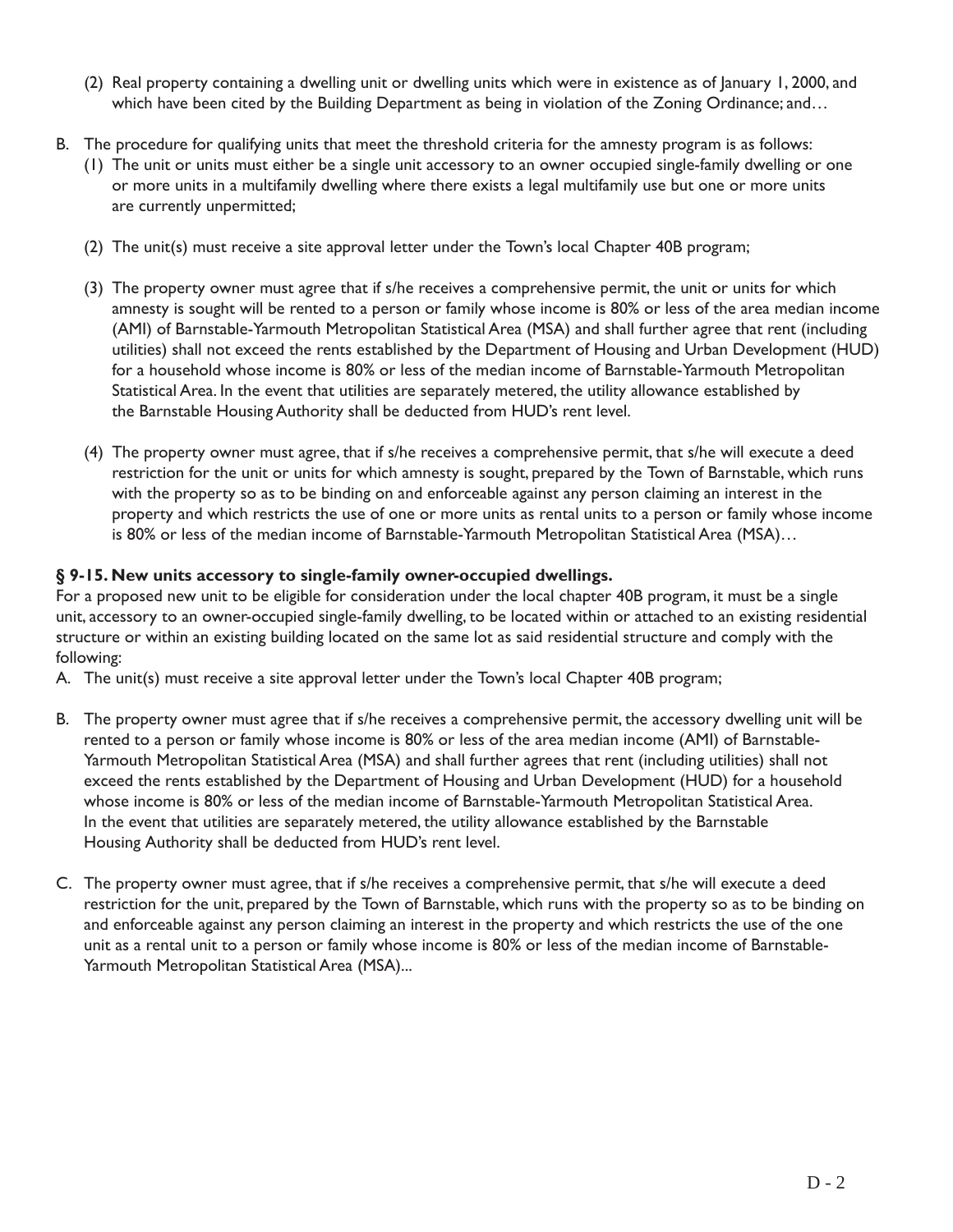# **Appendix E — Town of Wellfleet, Massachusetts, 6.21 Affordable Accessory Dwelling Units**

**Purpose:** For the purpose of promoting the development of affordable rental housing in Wellfleet for year-round residents, a maximum of three affordable accessory dwelling units per lot may be allowed subject to the requirements, standards and conditions listed below:

**6.21.1** Up to three affordable accessory dwelling units per lot may be allowed in any district by Special Permit from the Zoning Board of Appeals.

**6.21.2** Affordable accessory dwelling units created under this by-law shall be occupied exclusively by income-eligible households, as defined by the guidelines in numbers 6.21.4 and 6.21.5 below. The affordability requirements of this by-law shall be imposed through conditions attached to the Special Permit issued by the Zoning Board of Appeals. No accessory apartment shall be constructed or occupied until proof of recording is provided to the Inspector of Buildings.

#### **6.21.3** Requirements and Standards

- A. Affordable accessory dwelling units may be located within or attached to a principal dwelling, principal structure, a garage or constructed as a detached unit.
- B. Affordable accessory dwelling units shall not be larger than one thousand two hundred (1,200) square feet of Livable Floor Area as that term is defined in Section II of this Zoning By-law.
- C. Affordable accessory dwelling units within or attached to a principal dwelling, principal structure or garage that is pre-existing nonconforming shall not increase the nonconforming nature of that structure, except that any pre-existing accessory building may be eligible for conversion to an affordable accessory dwelling unit.
- D. Newly constructed detached accessory units shall comply with all applicable provisions of the Zoning By-law unless they are specifically waived by this by-law. Newly constructed detached accessory units shall comply with all setback requirements listed in Sections 5.4.2 of this Zoning By-law.
- E. Owners of residential property may occupy as a primary residence either the principal or accessory dwelling. For the purposes of this section, the "owner" shall mean one who holds legal or beneficial title.
- F. Septic systems are required to meet current Title 5 standards and shall be reviewed and approved by the Health Agent.
- G. The Inspector of Buildings and Health Agent shall inspect the premises for compliance with public safety and public health codes.
- H. No affordable accessory dwelling unit shall be separated by ownership from the principal dwelling unit or principal structure. Any lot containing an affordable accessory dwelling unit shall be subject to a recorded restriction that shall restrict the lot owner's ability to convey interest in the affordable accessory dwelling unit, except leasehold estates, for the term of the restriction.

**6.21.4** All occupants of the affordable accessory dwelling unit shall upon initial application and annually thereafter on the first of September, submit to the Town or its agent necessary documentation to confirm their eligibility for the dwelling unit. Specifically, all dwelling units must be rented to those meeting the guidelines for a low or moderate-income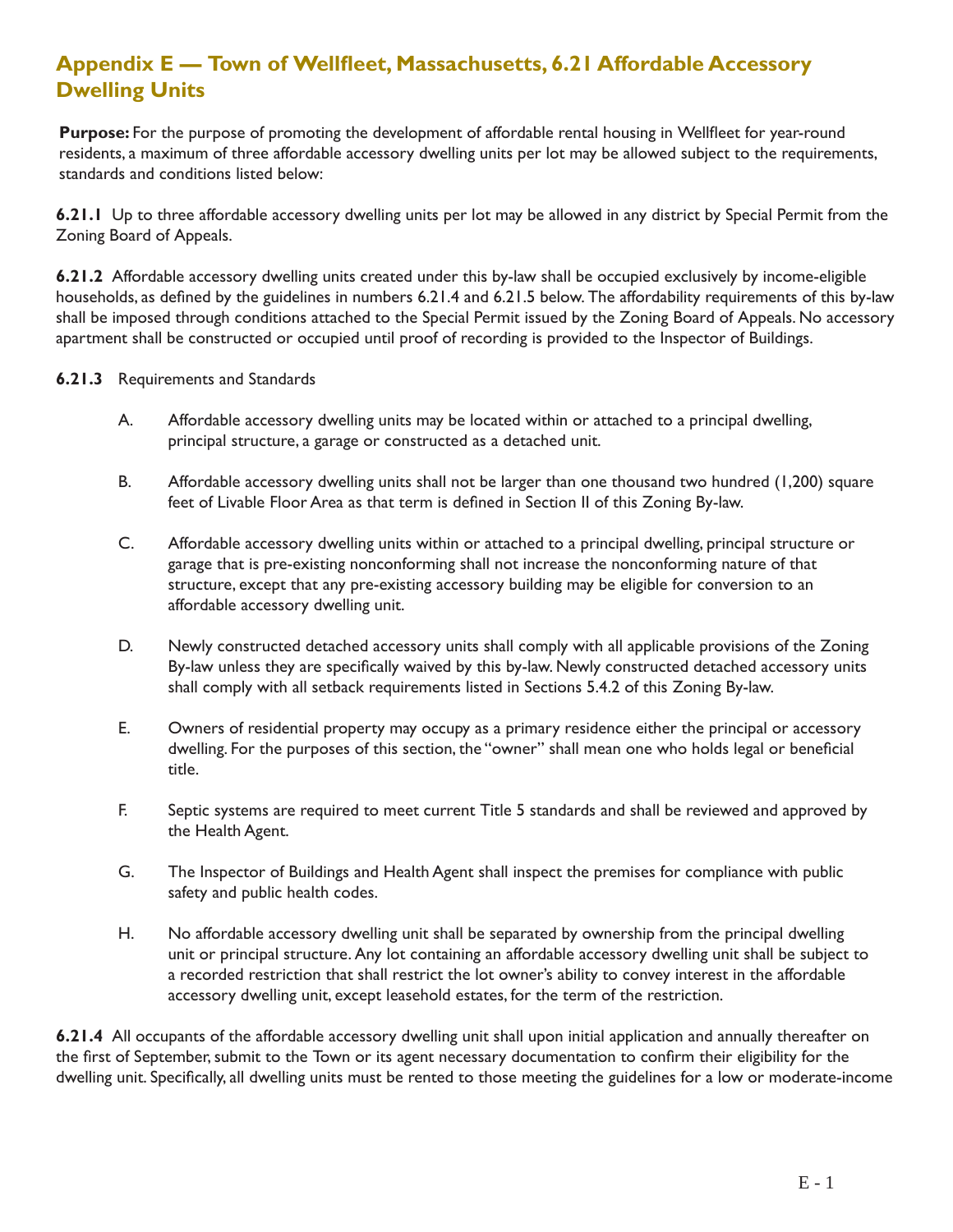family. For the purpose of this section, low income families shall have an income less than eighty (80) percent of the Town of Wellfleet median family income, and moderate income families shall have an income between eighty (80) and one hundred twenty (120) percent of the Town of Wellfleet median family income, as determined by the United States Department of Housing and Urban Development (HUD) Published Income Guidelines, and as may from time to time be amended.

**6.21.5** Maximum rents shall be established in accordance with HUD published Fair Market Rental Guidelines. Property owners are required to submit to the Town or its agent information on the rents to be charged. Each year thereafter on the first of September, they shall submit information on annual rents charged to the Town or its agent. Forms for this purpose shall be provided. Rents may be adjusted annually in accordance with amendments to the Fair Market Rental Guidelines.

#### **6.21.6 Procedure**

- A. The property owner shall complete and submit an application for a Special Permit to the Zoning Board of Appeals in accordance with the Wellfleet Zoning Board of Appeals Rules and Procedures.
- B. The Zoning Board of Appeals shall hold a public hearing in accordance with the procedures and requirements set forth in Section 9 of Massachusetts General Law, Chapter 40A and the Wellfleet Zoning By-law, Section 8.4.2 .
- C. Appeal under this section shall be taken in accordance with Section 17 of Massachusetts General Law, Chapter 40A.
- D. The property owner shall complete and submit to the Inspector of Buildings an application for a Building Permit to allow a change in use.
- E. The property owner shall obtain a Certificate of Occupancy from the Inspector of Buildings prior to the affordable accessory dwelling unit being occupied.

Penalty – Failure to comply with any provision of this section may result in fines established in Section 8.3 of the Wellfleet Zoning By-laws.